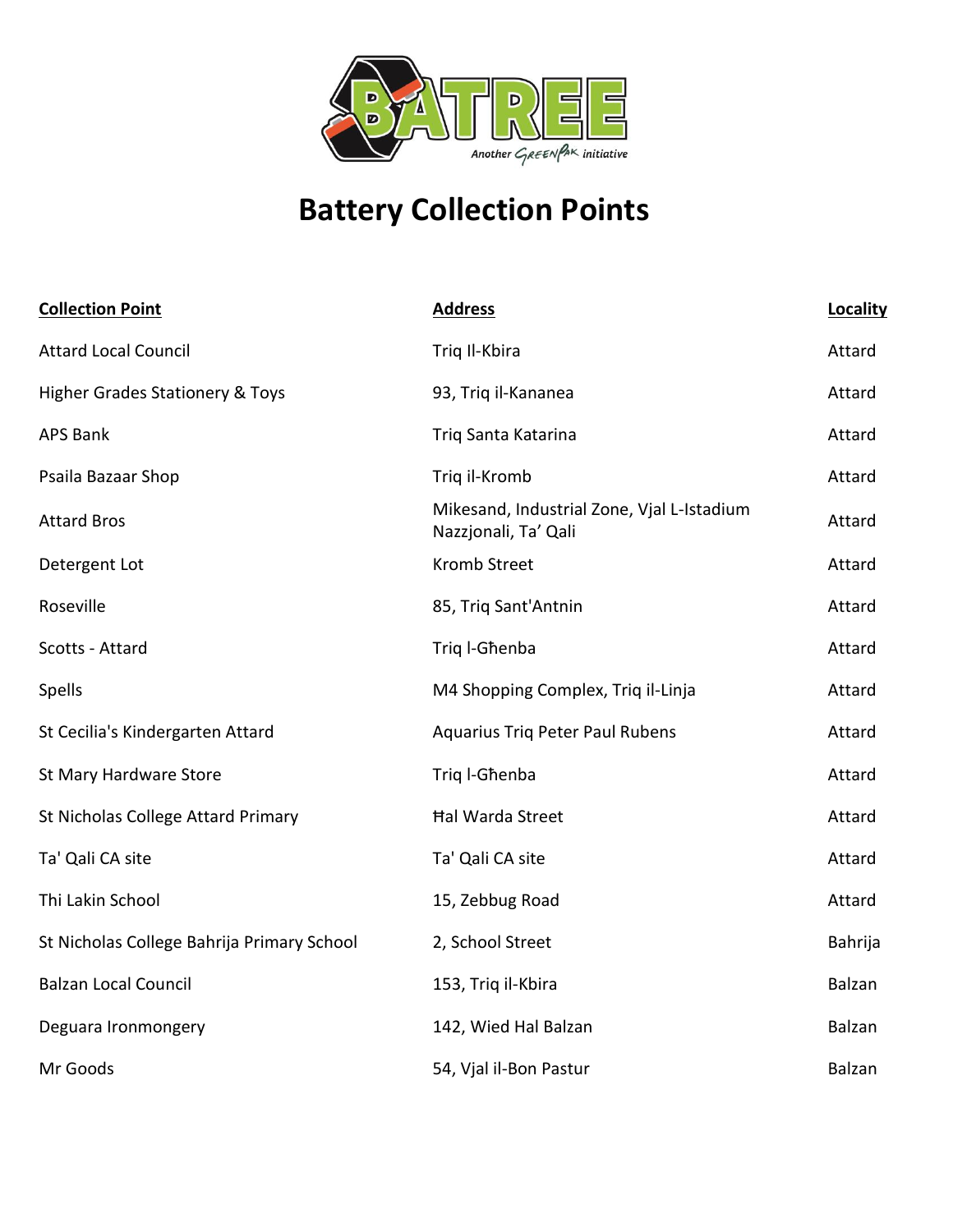

| <b>St Aloysius Primary School</b>        | 76, St Francis Street                    | Balzan            |
|------------------------------------------|------------------------------------------|-------------------|
| Casa Antonia                             | Trejqa tal-Papa Allessandru              | Balzan            |
| <b>Steve Stationery and Bazaar</b>       | Guze' Bonnici Street                     | Balzan            |
| Corinthia Palace Hotel & Spa Loading Bay | De Paule Avenue, San Anton               | Balzan            |
| <b>TBA Periti</b>                        | 43, Main Street                          | Balzan            |
| <b>Smart Supermarket</b>                 | Triq in-Naxxar                           | Balzan            |
| <b>Birgu Local Council</b>               | Auberge de France, Hilda Tabone Street   | <b>Birgu</b>      |
| De La Salle College                      | <b>St Edwards Street</b>                 | <b>Birgu</b>      |
| <b>Highlight Stationery</b>              | 51, Triq il-Mina l-Kbira                 | <b>Birgu</b>      |
| Lotto Office 20                          | Pjazza Victoria                          | <b>Birgu</b>      |
| Mifsud Garage                            | 56, La Valletta Street                   | <b>Birgu</b>      |
| St Edward's College                      | Triq San Dwardu                          | <b>Birgu</b>      |
| St Margaret College Birgu Primary        | St Edward's Street, Tal-Hawli            | <b>Birgu</b>      |
| <b>B&amp;M Supplies</b>                  | Birkirkara By-Pass                       | Birkirkara        |
| <b>Birkirkara Health Centre</b>          | <b>Tumas Fenech Street</b>               | Birkirkara        |
| <b>B'Kara Local Council</b>              | 30, Centru Civiku, Triq Tumas Fenech     | Birkirkara        |
| Calleja Ltd.                             | 31, Triq l-Isqof Labini                  | Birkirkara        |
| Calleja Second Step                      | 60, Triq Ganni Borg                      | <b>Birkirkara</b> |
| D Spiral Stationery                      | Triq il-Vitorja                          | Birkirkara        |
| Delia Video TV Hifi Centre               | 14, Triq in-Naxxar                       | Birkirkara        |
| Devere Group                             | Centre Point, 1st Floor, Dun Karm Street | Birkirkara        |
| Eurocity                                 | 20, Triq Tumas Fenech                    | Birkirkara        |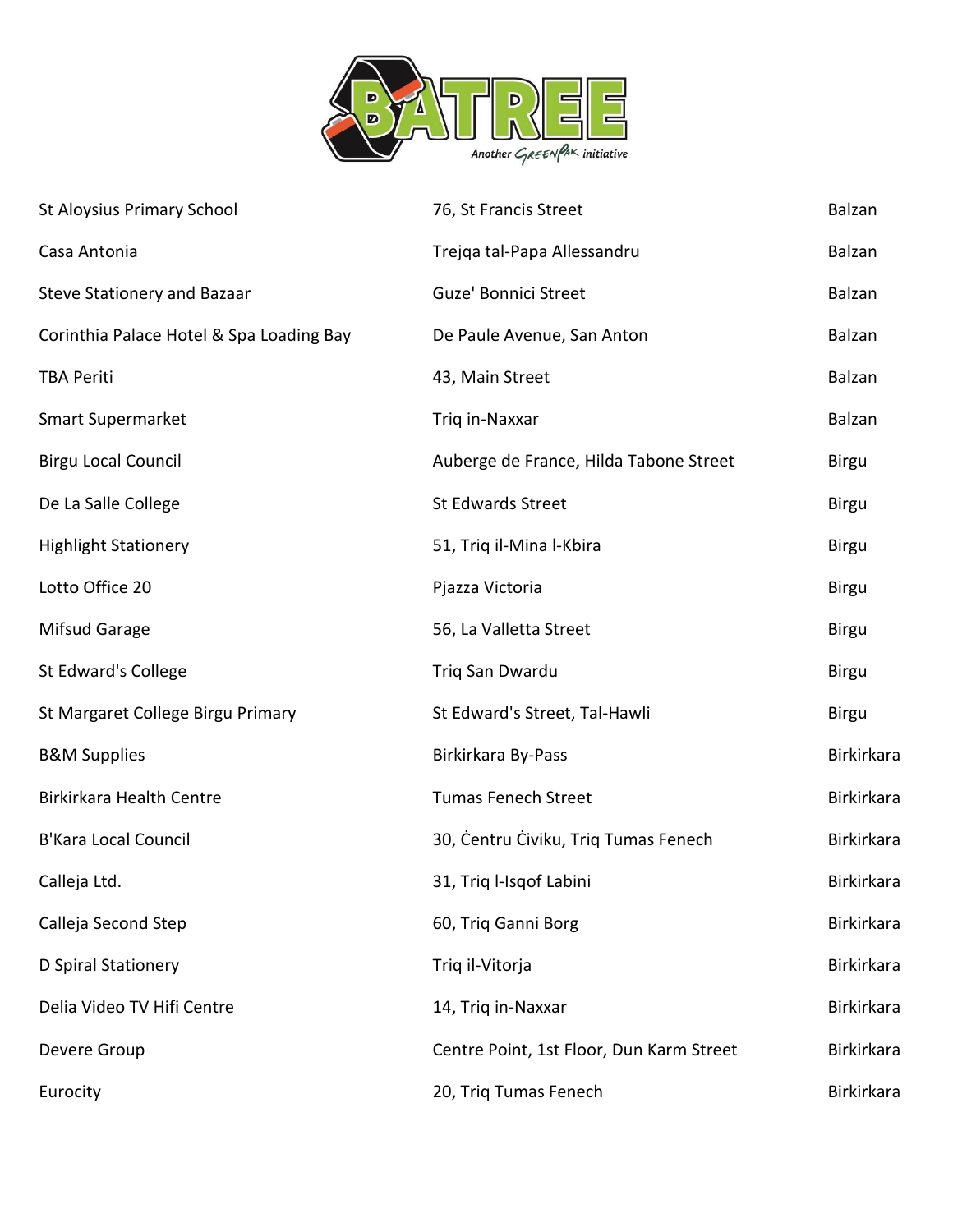

| <b>Evolution Gaming</b>                                      | Fort Business Centre, Triq L-Intorjatur               | Birkirkara        |
|--------------------------------------------------------------|-------------------------------------------------------|-------------------|
| <b>Farsons Direct</b>                                        | The Brewery, Triq l-Imdina                            | <b>Birkirkara</b> |
| <b>Florentine Stationery</b>                                 | 27, Triq Fleur De Lys                                 | <b>Birkirkara</b> |
| Freelance Photo Studio                                       | 65, Triq il-Gummar                                    | Birkirkara        |
| <b>G&amp;E Electronics</b>                                   | <b>Triq Giovanni Papaffy</b>                          | <b>Birkirkara</b> |
| <b>Globe Stationary</b>                                      | Old Church Street                                     | <b>Birkirkara</b> |
| <b>Guardian Angel Secondary Education Resource</b><br>Centre | Joseph Abela Scolaro Street                           | Birkirkara        |
| Hip Hip Hurrah                                               | Triq il-Kalkara tal -Gir, Qasam Industrijali, Mriehel | <b>Birkirkara</b> |
| Hi-Tech Electronics                                          | 202, Triq il-Wied                                     | <b>Birkirkara</b> |
| iCentre                                                      | Triq Dun Karm, Birkirkara By-pass                     | Birkirkara        |
| <b>INDIS Malta</b>                                           | 88, Triq Il-Wied ta' l-Msida                          | Birkirkara        |
| Jopar Self Service                                           | Triq Cikku Bonaci                                     | <b>Birkirkara</b> |
| <b>Kemar Stationery</b>                                      | 1st of May Street                                     | Birkirkara        |
| Klikk Main Store                                             | Triq Dun Karm                                         | Birkirkara        |
| Landau Stationery                                            | 84, Triq Mannarino                                    | <b>Birkirkara</b> |
| Lotto Office 88                                              | 83, Triq il-Wied                                      | Birkirkara        |
| Me Mobile                                                    | 187, Triq il-Wied                                     | <b>Birkirkara</b> |
| <b>Miller Distributors</b>                                   | Triq L-Esportaturi, Zone 2, CBD                       | <b>Birkirkara</b> |
| Photo Images                                                 | Triq Laurent Rapa                                     | <b>Birkirkara</b> |
| <b>Responsible Gaming Foundation</b>                         | 90/91, 2 <sup>nd</sup> Floor, Psaila Street           | Birkirkara        |
| <b>Salon Services</b>                                        | Somnium, Triq it-Torri, Swatar                        | Birkirkara        |
| Scotts Birkirkara                                            | 246, Fleur de Lys Road                                | Birkirkara        |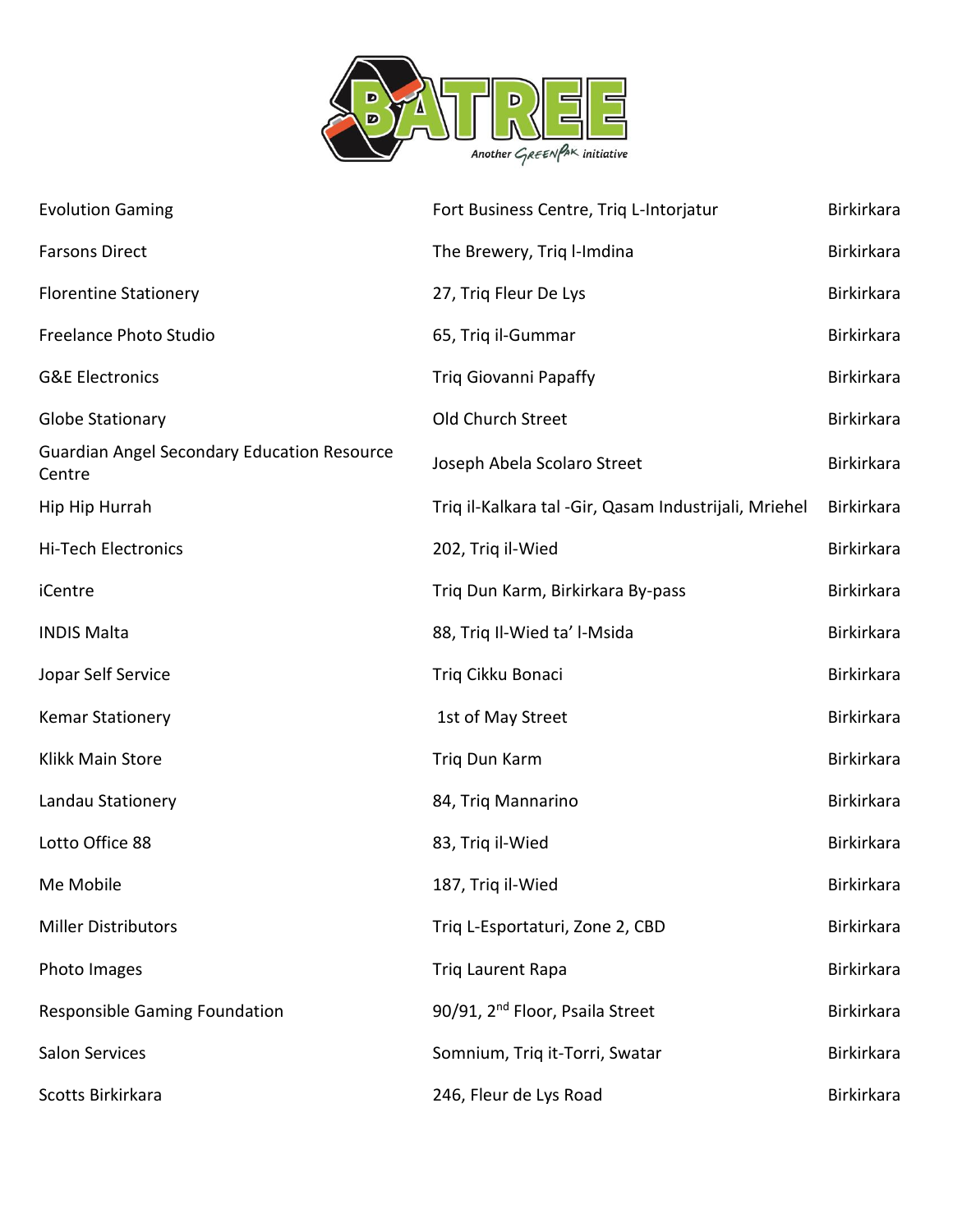

| <b>SG Solutions</b>                         | Triq Dun Karm, Bkara By-Pass      | <b>Birkirkara</b> |
|---------------------------------------------|-----------------------------------|-------------------|
| Shop 4 All                                  | Triq Fleur de Lys                 | Birkirkara        |
| <b>Smart Supermarket</b>                    | Naxxar Road                       | <b>Birkirkara</b> |
| <b>SMS Mondial</b>                          | 184A, Triq Il-Wied                | <b>Birkirkara</b> |
| <b>St Aloysius College</b>                  | 68, Triq il-Ferrovija l-Qadima    | <b>Birkirkara</b> |
| St Francis School - Birkirkara              | <b>Triq Brared</b>                | <b>Birkirkara</b> |
| St Michael Household & Giftware             | 4 & 5, Triq Brared                | <b>Birkirkara</b> |
| St Monica School Birkirkara                 | 4, 1st of May Street              | <b>Birkirkara</b> |
| St Theresa College Birkirkara Middle School | Ta' Paris Road                    | <b>Birkirkara</b> |
| St Theresa College Birkirkara Primary       | 98, Brared Street                 | Birkirkara        |
| Techpoint                                   | Triq Dun Karm                     | <b>Birkirkara</b> |
| Write on Stationery                         | 33, Triq tal-Herba                | Birkirkara        |
| Birzebbugia Local Council                   | Dar Birżebbuġa, Triq Santa Marija | Birzebbugia       |
| Celeste Video Rental                        | 48, Pretty Bay, BBG1975           | Birzebbugia       |
| JJ Ironmongery                              | Triq FM Ferretti, Qajjenza        | Birzebbugia       |
| Jobs Plus                                   | Triq Birzebbuga, Hal Far          | Birzebbugia       |
| Louis Press LTD.                            | HF16, Industrial Estate, Hal Far  | Birzebbugia       |
| Malta Freeport                              | Freeport                          | Birzebbugia       |
| Playmobil                                   | <b>HF80</b>                       | Birzebbugia       |
| <b>Rainbow Stationery</b>                   | 14, Misrah il-Knisja              | Birzebbugia       |
| Southvale                                   | 1, Pretty Bay                     | Birzebbugia       |
| St Benedict College Birzebbuga Primary      | Trejqet I-Iskola                  | Birzebbugia       |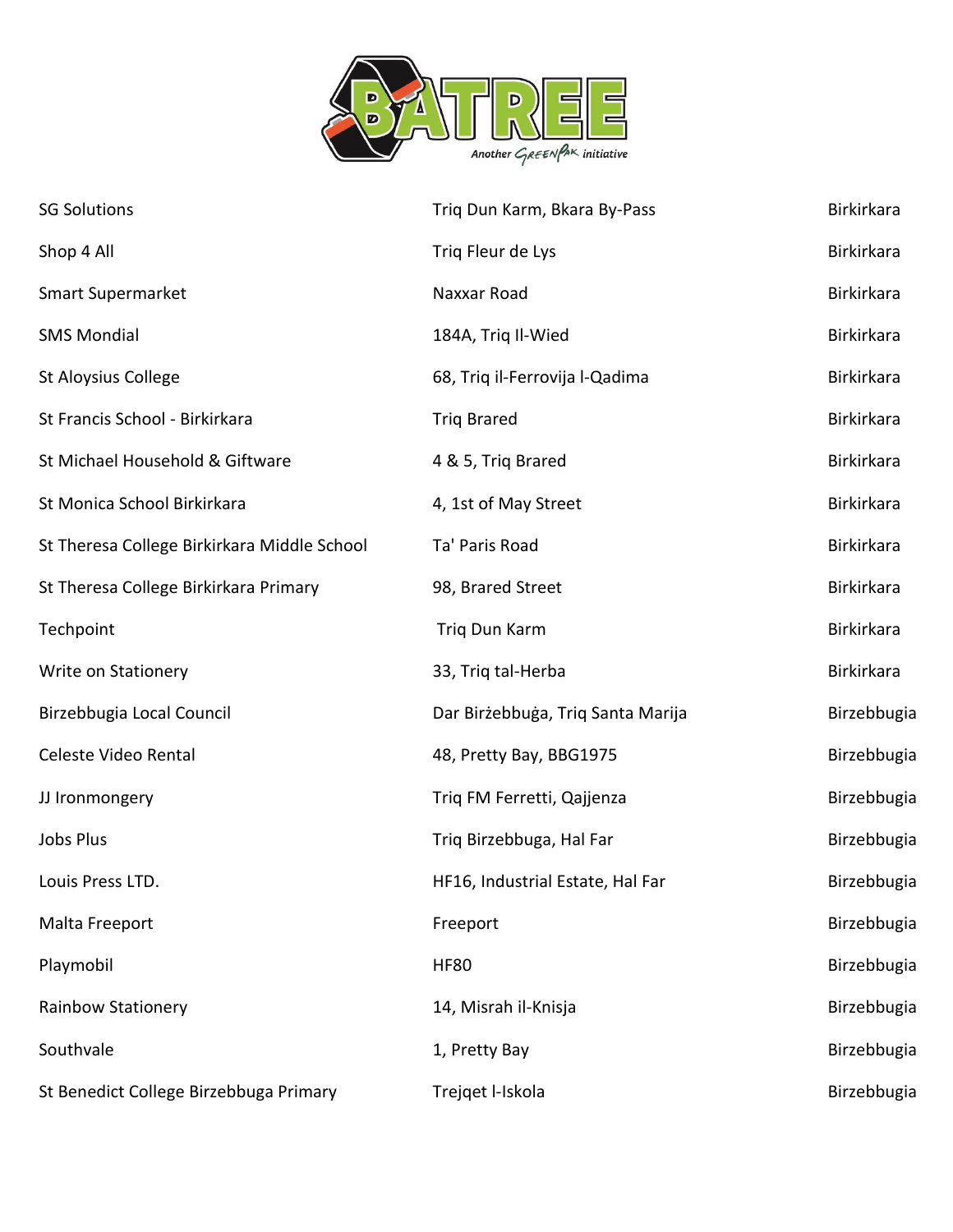

| Star Pharma                                                           | HS79 A&B, Industrial Estate Hal Far | Birzebbugia |
|-----------------------------------------------------------------------|-------------------------------------|-------------|
| Tarcisio Caruana Ltd.                                                 | 4-8, St Catherine Street            | Birzebbugia |
| Hal Far CA Site                                                       | Hal Far CA Site                     | Birzebbugia |
| <b>Bormla Local Council</b>                                           | Triq il-Gublew Tal-Fidda            | Bormla      |
| Cospicua Health Centre                                                | 1, Triq Sorija                      | Bormla      |
| <b>Hillside Stationery</b>                                            | 57 & 58, Triq i-Pellegrinagg        | Bormla      |
| <b>Micallef Stationery</b>                                            | 47, Triq San Pawl                   | Bormla      |
| St Francis School - Bormla                                            | 15, Steeple Street                  | Bormla      |
| St Margaret College Cospicua Girls' Learning<br><b>Support Centre</b> | Fuq Verdala, St. Nicholas Road      | Bormla      |
| St Margaret College Bormla Primary                                    | St Nicholas Street                  | Bormla      |
| St Margaret College Bormla Middle School                              | Triq Alessandra                     | Bormla      |
| St Margaret College Secondary School, Verdala                         | St Nicholas Street                  | Bormla      |
| Dingli Local Council                                                  | Triq Sienja                         | Dingli      |
| L-Ghajn Stationery and Gift Shop                                      | 100, Triq il-Kbira                  | Dingli      |
| <b>MSD</b>                                                            | 10, Triq Ghar Bittija               | Dingli      |
| Paper Bows                                                            | 17, Triq Francesco Zammit           | Dingli      |
| Savio College                                                         | Triq il-Buskett                     | Dingli      |
| St Nicholas College Primary School                                    | 118, Main Street                    | Dingli      |
| St Nicholas College Secondary School                                  | L/O Swatar                          | Dingli      |
| <b>AIS House</b>                                                      | 18, St. John Street                 | Fgura       |
| All in One Stationary                                                 | 59, Triq il-Liedna                  | Fgura       |
| <b>Aries Stationery</b>                                               | 90, Triq San Tumas                  | Fgura       |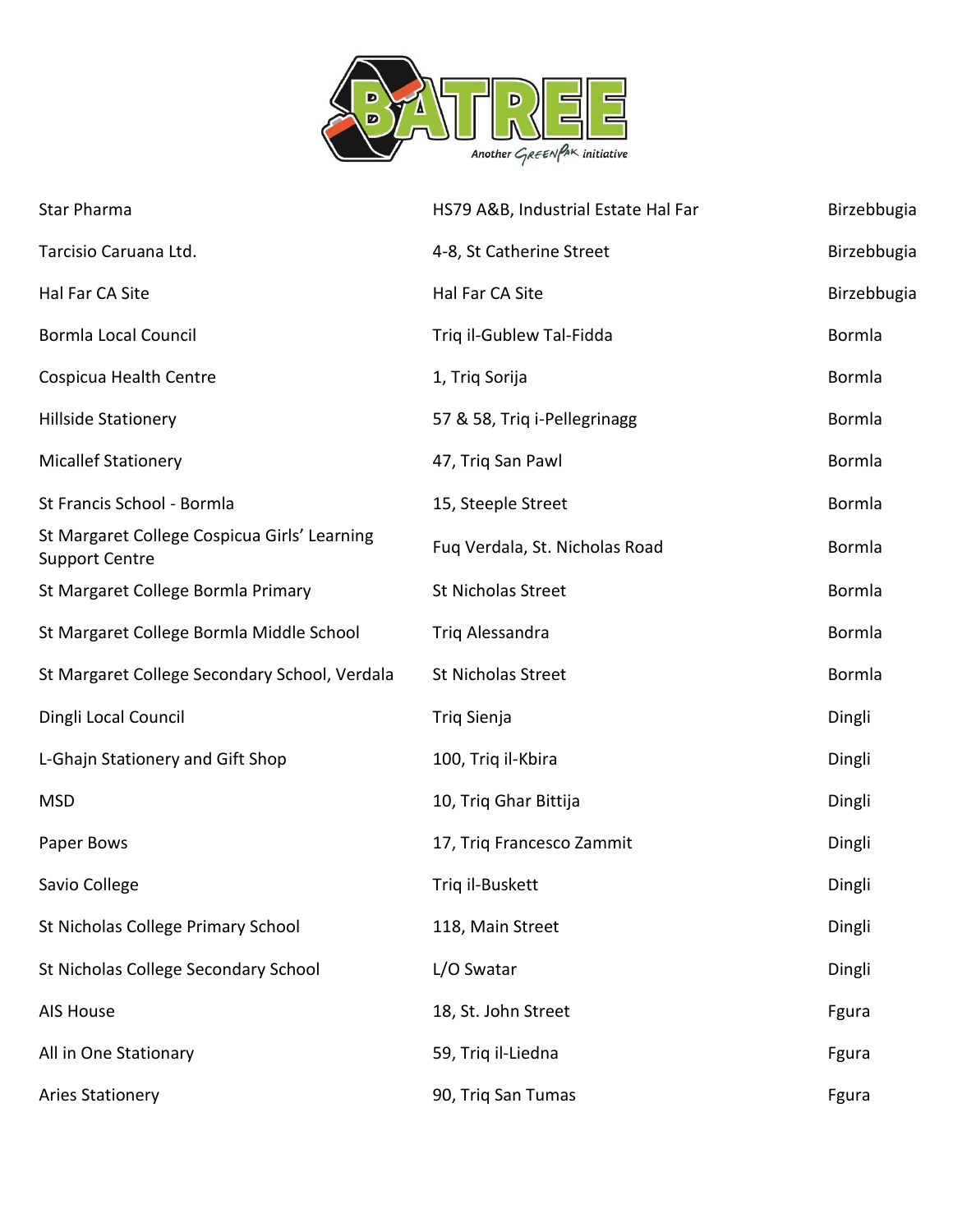

| Chain Supermarket - Fgura                      | Triq is-Sur                             | Fgura    |
|------------------------------------------------|-----------------------------------------|----------|
| Fgura Local Council                            | 68, Dar il-Kunsill, Triq il-Karmnu      | Fgura    |
| <b>Finsbury Stationery</b>                     | 3, Triq Anglu u Marianna Camilleri      | Fgura    |
| <b>Giggsy Stationery</b>                       | 202, Triq il-Merhba                     | Fgura    |
| <b>Hompesch Confectionery</b>                  | Hompesch Road                           | Fgura    |
| <b>Hompesch Stationery</b>                     | Hompesch Road                           | Fgura    |
| St Albert the Great College Kindergarten Fgura | 133, Triq San Gwann                     | Fgura    |
| St Thomas Moore College Fgura Primary A        | Triq il-Kitba                           | Fgura    |
| St Thomas Moore College Fgura Primary B        | Triq il-Kitba                           | Fgura    |
| <b>Central Public Library</b>                  | Triq Joseph J. Mangion                  | Floriana |
| Europa Centre                                  | 4 <sup>th</sup> Floor, John Lopez St.   | Floriana |
| Floriana Health Centre                         | Triq Frangisk Saver Fenech              | Floriana |
| Floriana Local Council                         | 15, Pjazza Emanuel S. Tonna             | Floriana |
| Jobbers Ironmongery                            | 19, Triq Sant' Anna                     | Floriana |
| Kurja Tal-Arcisgof                             | Arcidjocesi ta' Malta                   | Floriana |
| Lorenzo Ellul                                  | 48, Triq San Tumas                      | Floriana |
| Mapfre Middlesea                               | Middlesea House                         | Floriana |
| Ministry of Education                          | Triq L-Assedju                          | Floriana |
| Ministry of Transport and Infrastructure       | Project House, Triq Francesco Buonamici | Floriana |
| <b>Planning Authority</b>                      | St. Francis Ravelin                     | Floriana |
| <b>Primary Health Centre</b>                   | 7, Harper Lane                          | Floriana |
| San Gorg Preca College Floriana Primary        | <b>St Thomas Street</b>                 | Floriana |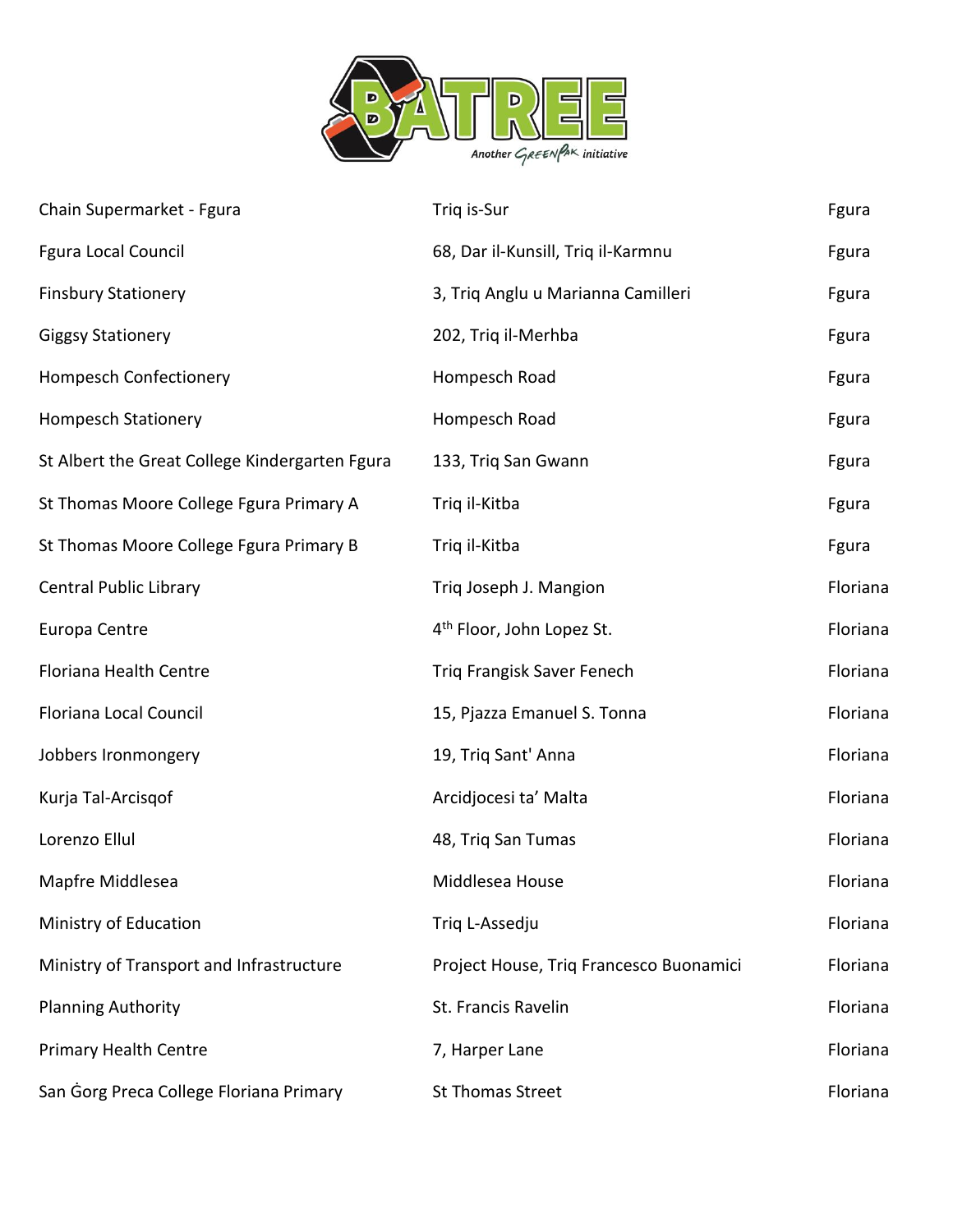

| St Anne's Emporium                    | 37/39, Triq Sant'Anna                                  | Floriana    |
|---------------------------------------|--------------------------------------------------------|-------------|
| The Mall Building                     | The Mall Building, Near Gnien L-Argotti                | Floriana    |
| The Treasury of Malta                 | Development House, Level 2 and 3, St. Anne's<br>Street | Floriana    |
| Ghajnsielem Local Council             | Triq J.F. de Chambray                                  | Ghajnsielem |
| Gozo College Ghajnsielem Primary      | Triq J.F. de Chambray                                  | Ghajnsielem |
| <b>Gharb Local Council</b>            | <b>Visitation Street</b>                               | Gharb       |
| Gozo College Gharb Primary            | Triq il-Vizitazzjoni                                   | Gharb       |
| <b>Aquavel Boutique</b>               | Triq San Bartilmew                                     | Gharghur    |
| Dolceria Appettitosa                  | 28, Mattia Preti Street                                | Gharghur    |
| <b>Gharghur Local Council</b>         | Triq San Nikola                                        | Gharghur    |
| Gharghur Sub Post Office (Cavatina)   | <b>Triq San Bartilmew</b>                              | Gharghur    |
| Landmark Stationery                   | 2, Triq Stiefnu Zerafa                                 | Gharghur    |
| Maria Regina College Gharghur Primary | Triq San Bartilmew                                     | Gharghur    |
| <b>Ghasri Local Council</b>           | 6, Triq Dun Karm Caruana                               | Ghasri      |
| Laura Vicuna School                   | Pjazza Salvatur                                        | Ghasri      |
| <b>Beta Pharmacy</b>                  | Triq Santa Marija                                      | Ghaxaq      |
| <b>Ghaxaq Local Council</b>           | 15, Vjal il-Labour                                     | Ghaxaq      |
| <b>Medicaid Pharmacy</b>              | 62, Vjal it-Torri                                      | Ghaxaq      |
| St Benedict College Ghaxaq Primary    | Gudja Road                                             | Ghaxaq      |
| St Joseph Ironmongery                 | 47, Vjal il-Labour                                     | Ghaxaq      |
| <b>Emtes Stationery</b>               | 18, Triq William Baker                                 | Gudja       |
| Footstep Ironmongery                  | 16, Vjal it-Torri                                      | Gudja       |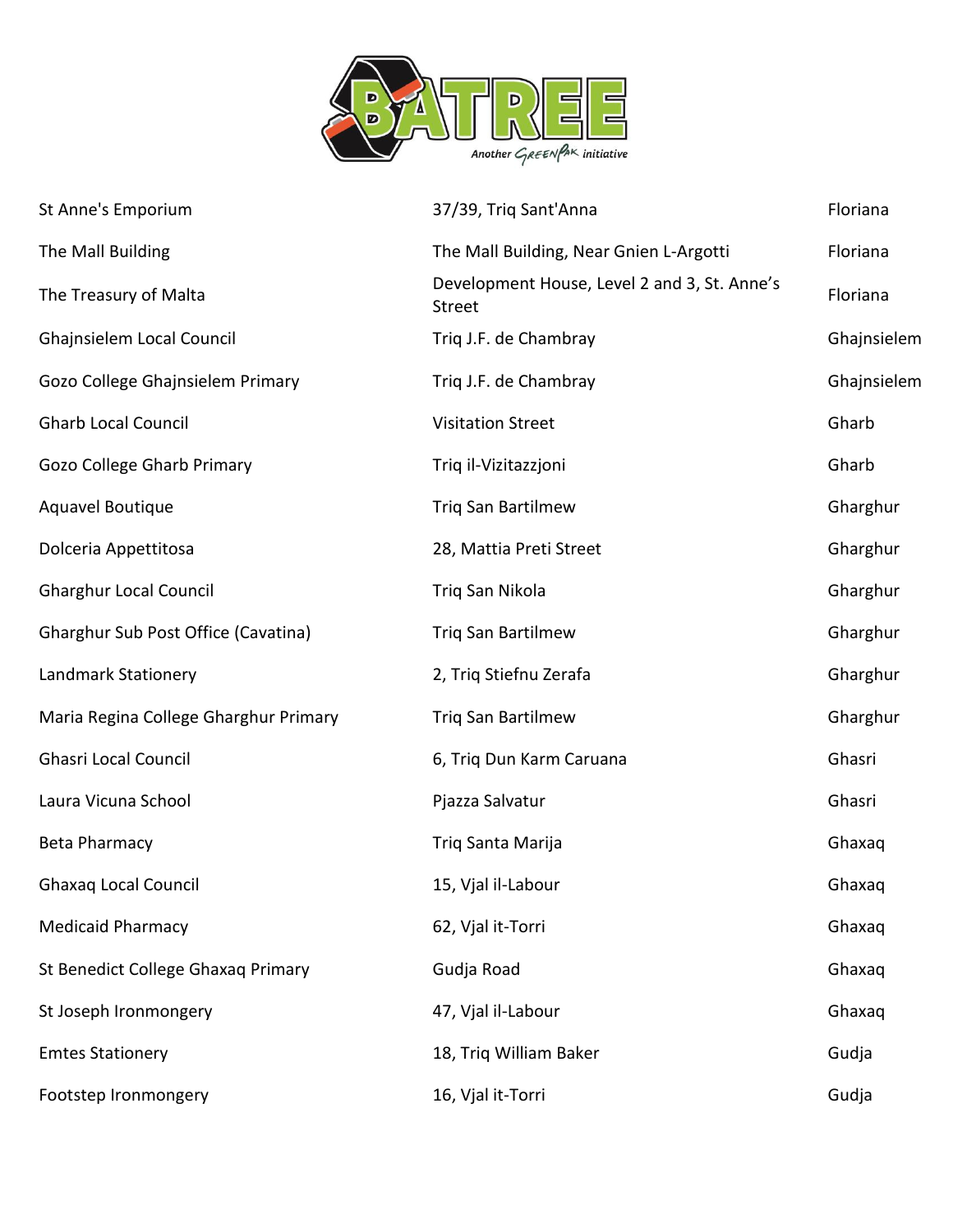

| Gudja Local Council               | 88, Triq San Mark                           | Gudja  |
|-----------------------------------|---------------------------------------------|--------|
| Marcelle's Stationery             | Shop 3, Qasam tad-Djar, Triq Hal Tarxien    | Gudja  |
| St Benedict College Gudja Primary | Triq San Mark                               | Gudja  |
| St Joan Antide School             | 56, Triq Filippu Castagna                   | Gudja  |
| Aquamarina                        | Triq Il-Gzira                               | Gzira  |
| <b>Banif Bank</b>                 | 203, Level 2, Rue D'Argens                  | Gzira  |
| Borg Hardware Store               | 34, Triq Sir Patrick Stuart                 | Gzira  |
| <b>C&amp;H Bartoli</b>            | 9, Empire Stadium                           | Gzira  |
| Fabian Enterprise Ltd             | Triq l-Imsida                               | Gzira  |
| Gasan Mamo                        | Triq l-Imsida                               | Gzira  |
| <b>Gzira Health Centre</b>        | Pjazza Meme' Scicluna                       | Gzira  |
| <b>Gzira Local Council</b>        | 283/1 Rue D'Argens                          | Gzira  |
| Manue Island Yacht Yard           | Manoel Island GZR3013                       | Gzira  |
| Oggetti Stationery & Gifts        | 18, Triq Manoel De Vilhena                  | Gzira  |
| Probe Investements LTD            | Suite 109, Level 4, Sir William Reid Street | Gzira  |
| Sidroc                            | Triq tas-Sliema                             | Gzira  |
| St Monica School Gzira            | Madre Teresa Spinelli Street                | Gzira  |
| Stella Maris College Gzira        | Triq San Albert                             | Gzira  |
| The Waterfront Hotel              | The Strand Sliema                           | Gzira  |
| <b>Bellizzi Photo Shop</b>        | 109, Qormi Road                             | Hamrun |
| <b>BPC</b> International          | BPC House, J. Gasan Str.                    | Hamrun |
| Ciancio's                         | 72, Tirq il-Kbira San Guzepp                | Hamrun |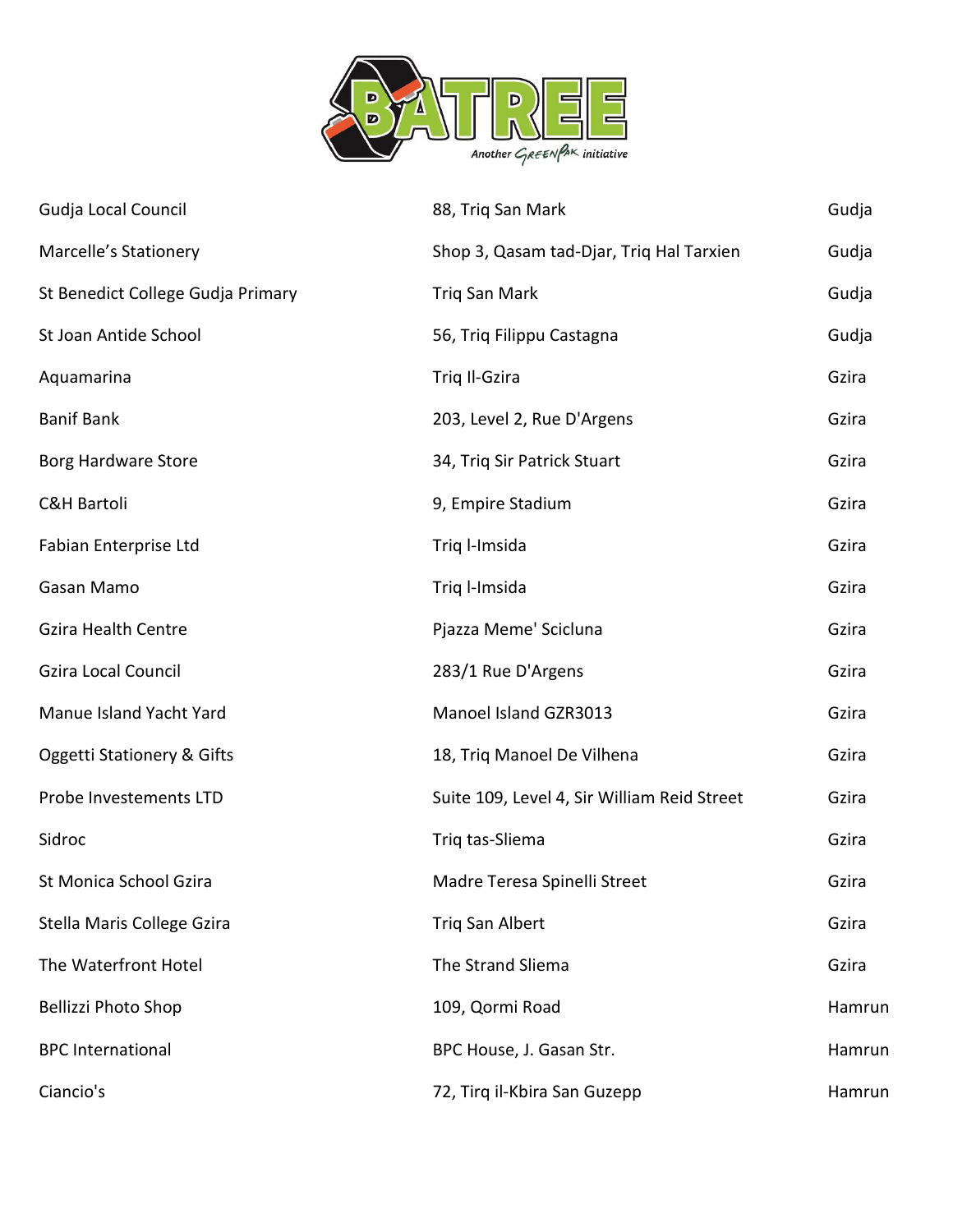

| Doneo Hi-Fi                                                                | 34, Triq Danny Cremona                      | Hamrun |
|----------------------------------------------------------------------------|---------------------------------------------|--------|
| <b>Gremlins Office Supplies</b>                                            | Triq il-Kappillan Mifsud                    | Hamrun |
| Hamrun Local Council                                                       | Triq id-Duka ta' Edinburgh                  | Hamrun |
| Joseph Cauchi Ironmongery                                                  | 9, Triq Dun Nerik Cordina Perez             | Hamrun |
| Lotto Office 45                                                            | 703, Triq il-Kbira                          | Hamrun |
| Lotto Office 47                                                            | Triq Hal Qormi                              | Hamrun |
| Mallia Bazaar                                                              | 49, Anton Buttigieg Street                  | Hamrun |
| Malta Visual and Performance Arts School                                   | STMC, Triq Joseph Abela Scolaro             | Hamrun |
| <b>MCAA</b>                                                                | Mizzi House, National Road                  | Hamrun |
| <b>Medical Services</b>                                                    | Gattard House, National Road, Blata l-Bajda | Hamrun |
| <b>MITA</b>                                                                | G. Attard House, Triq Nazzjonali            | Hamrun |
| Our Lady Immaculate School                                                 | Canon Bonnici Street                        | Hamrun |
| <b>Pierre Stationery</b>                                                   | 673, Triq il-Kbira San Guzepp               | Hamrun |
| R. Azzopardi                                                               | 60, High Street                             | Hamrun |
| San Gorg Preca College Blata l-Bajda Secondary                             | <b>Triq Mountbatten</b>                     | Hamrun |
| San Gorg Preca College Guardian Angel<br><b>Secondary Education Centre</b> | J. Abela Scolaro Street                     | Hamrun |
| San Gorg Preca College Hamrun GP Primary                                   | Joseph Abela Scolaro Street                 | Hamrun |
| San Gorg Preca College Hamrun SS Primary                                   | <b>Triq Guze Pace</b>                       | Hamrun |
| Sapley Photo Studio                                                        | 10, Triq il-Ferrovija                       | Hamrun |
| St Joseph School Blata l-Bajda                                             | Dun Gorg Preca Street, Blata l-Bajda        | Hamrun |
| Theresa Nuzzo                                                              | <b>Triq San Frangisk</b>                    | Hamrun |
| Iklin Local Council                                                        | Triq I-Iklin                                | Iklin  |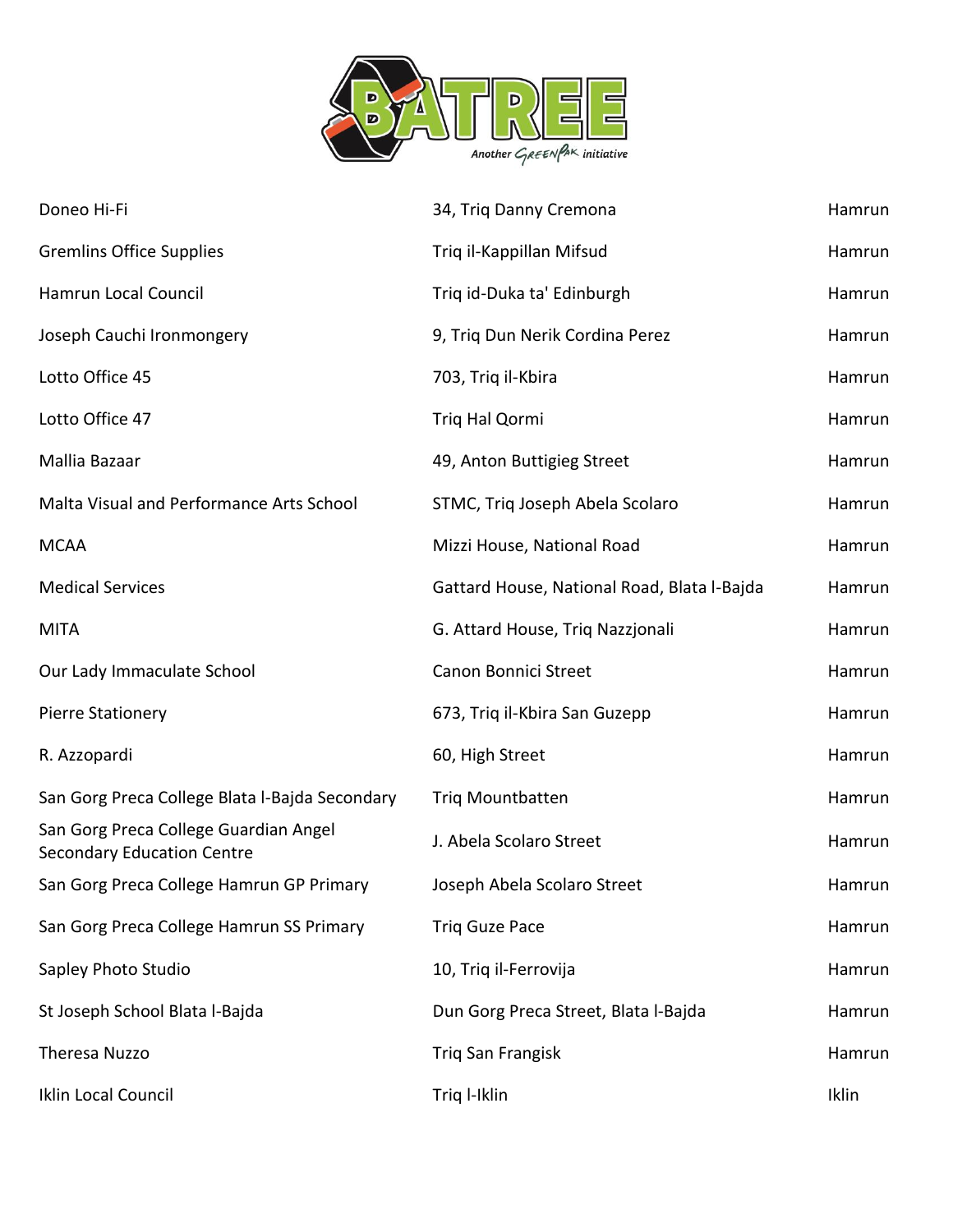

| <b>Iklin Stationery</b>                       | 89, Triq Censu Busuttil                  | Iklin   |
|-----------------------------------------------|------------------------------------------|---------|
| Jigsaw Stationery                             | 2, Pjazza Ninu Cremona                   | Iklin   |
| Old Key Ironmongery                           | Triq I-Iklin                             | Iklin   |
| The Model Shop Iklin                          | Geronimo Abos Street                     | Iklin   |
| Tronicpeach - Stationary, Gifts & Electronics | 6, Triq ic-Citru                         | Iklin   |
| David Stationery                              | Blk 6, Shop 2, Triq il-Vitorja           | Isla    |
| Isla Local Council                            | F.Azzopardi Street                       | Isla    |
| <b>Victory Pharmacy</b>                       | 32, Triq Il-Vitorja                      | Isla    |
| Esplora                                       | Villa Bighi, Triq Marina                 | Kalkara |
| Kalkara Local Council                         | 1, Binja tas-Salvatur, Triq Luigi Pisani | Kalkara |
| Kalkara Primary school                        | St Philomena Street                      | Kalkara |
| Kalkara Public Library                        | 3, Triq San Mikiel                       | Kalkara |
| <b>Smart City</b>                             | Block SCM 01                             | Kalkara |
| MCAST - Maritime                              | Villa Portelli, Triq Marina              | Kalkara |
| Gozo College Kercem Primary                   | Pjazza Orvieto                           | Kercem  |
| Kercem Local Council                          | Pjazza Orvieto                           | Kercem  |
| St Theresa School Kercem                      | Triq I-Avukat Anton Calleja              | Kercem  |
| Kirkop Local Council                          | 31, Triq San Benedittu                   | Kirkop  |
| Multigas LTD.                                 | <b>Industrial Road</b>                   | Kirkop  |
| <b>Shapes Stationery</b>                      | 34, Triq San Benedittu                   | Kirkop  |
| St Benedict College Kirkop Middle School      | Triq Hal Safi                            | Kirkop  |
| St Benedict College Kirkop Secondary School   | Triq Hal Safi                            | Kirkop  |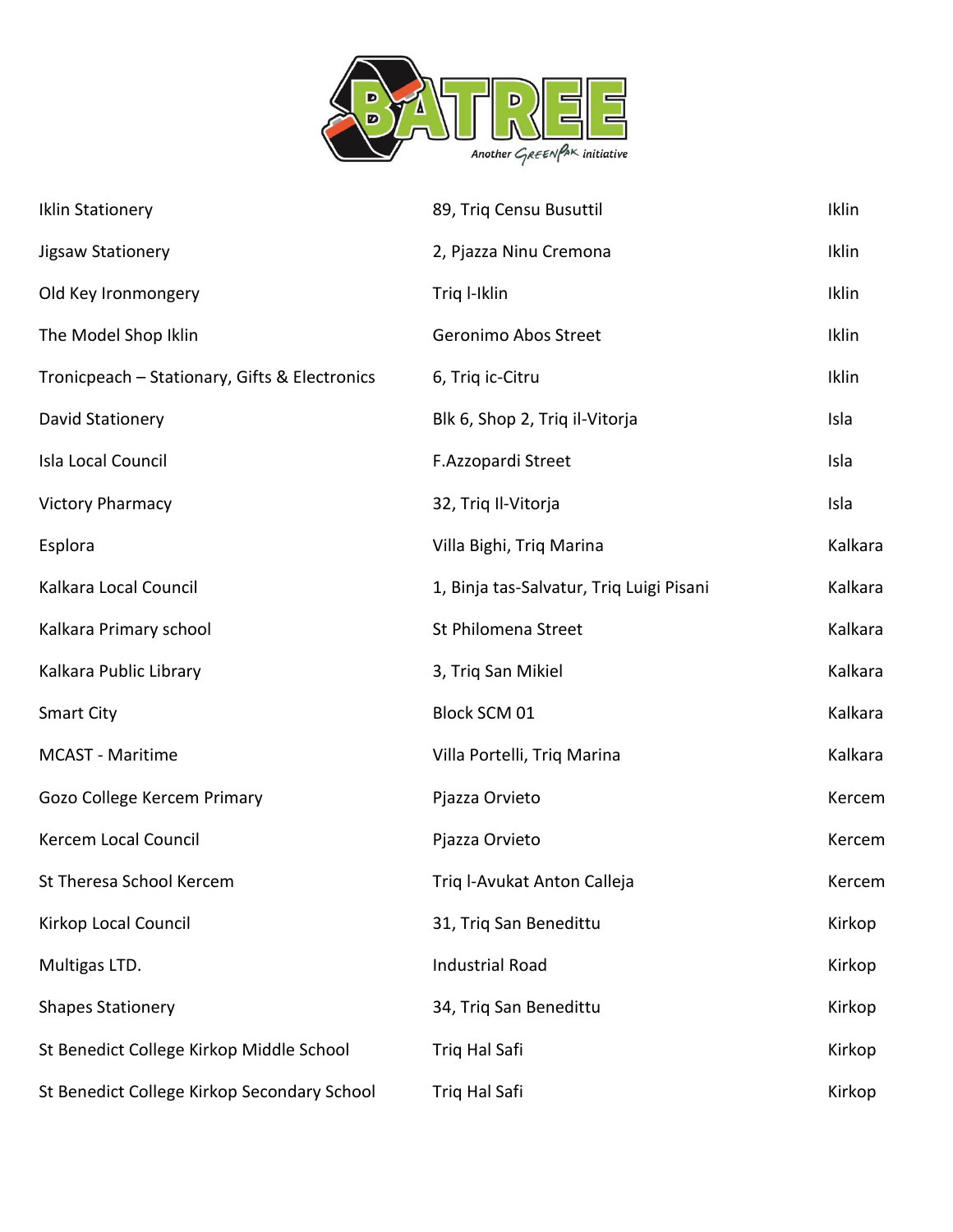

| Lija Local Council               | 27, Triq Robert Mifsud Bonnici                                  | Lija  |
|----------------------------------|-----------------------------------------------------------------|-------|
| Nestle Malta                     | 27, Triq Robert Mifsud Bonnici                                  | Lija  |
| St Angela Kindergarten Lija      | 60, Triq Sant Andrija                                           | Lija  |
| St Theresa College Lija Primary  | 22, Triq Robert Mifsud Bonnici                                  | Lija  |
| <b>AFM</b>                       | Fort Regiment, Luqa Barracks                                    | Luqa  |
| Air Malta                        | <b>SkyParks Business Centre</b>                                 | Luqa  |
| Carly's                          | 89, Triq Censu Decandia                                         | Luqa  |
| Corinthia Caterers               | Gate 1, MIA, Luqa Road                                          | Luqa  |
| <b>Evolution Gaming</b>          | <b>SkyParks Business Centre</b>                                 | Luqa  |
| <b>General Cleaners</b>          | Valletta Road                                                   | Luqa  |
| Lufthansa Technik                | <b>Trig Hal Farrug</b>                                          | Luqa  |
| Luqa CA site                     | Luqa CA Site                                                    | Luqa  |
| Luqa Local Council               | 174, Triq il-Gdida                                              | Luqa  |
| Malta International Airport      | <b>MIA</b>                                                      | Luqa  |
| Mario Cauchi Hardware Store      | 201 & 202, Triq il-Gdida                                        | Luqa  |
| St Francis School - Luqa         | 10, Triq il-Papa Innocenzju                                     | Luqa  |
| St Ignatius College Luga Primary | <b>St Andrew Street</b>                                         | Luqa  |
| Alf. Mizzi and Sons              | Zachary House, Industrial Estate                                | Marsa |
| Amino Chemicals Ltd.             | MRA050X, Marsa Industrial Estate                                | Marsa |
| Attard & Co                      | Canter Business Centre, Patri Felicjan Bilocca<br><b>Street</b> | Marsa |
| Baxter Ltd.                      | A47, Industrial Estate                                          | Marsa |
| <b>CV Polymers</b>               | A28E, Industrial Estate                                         | Marsa |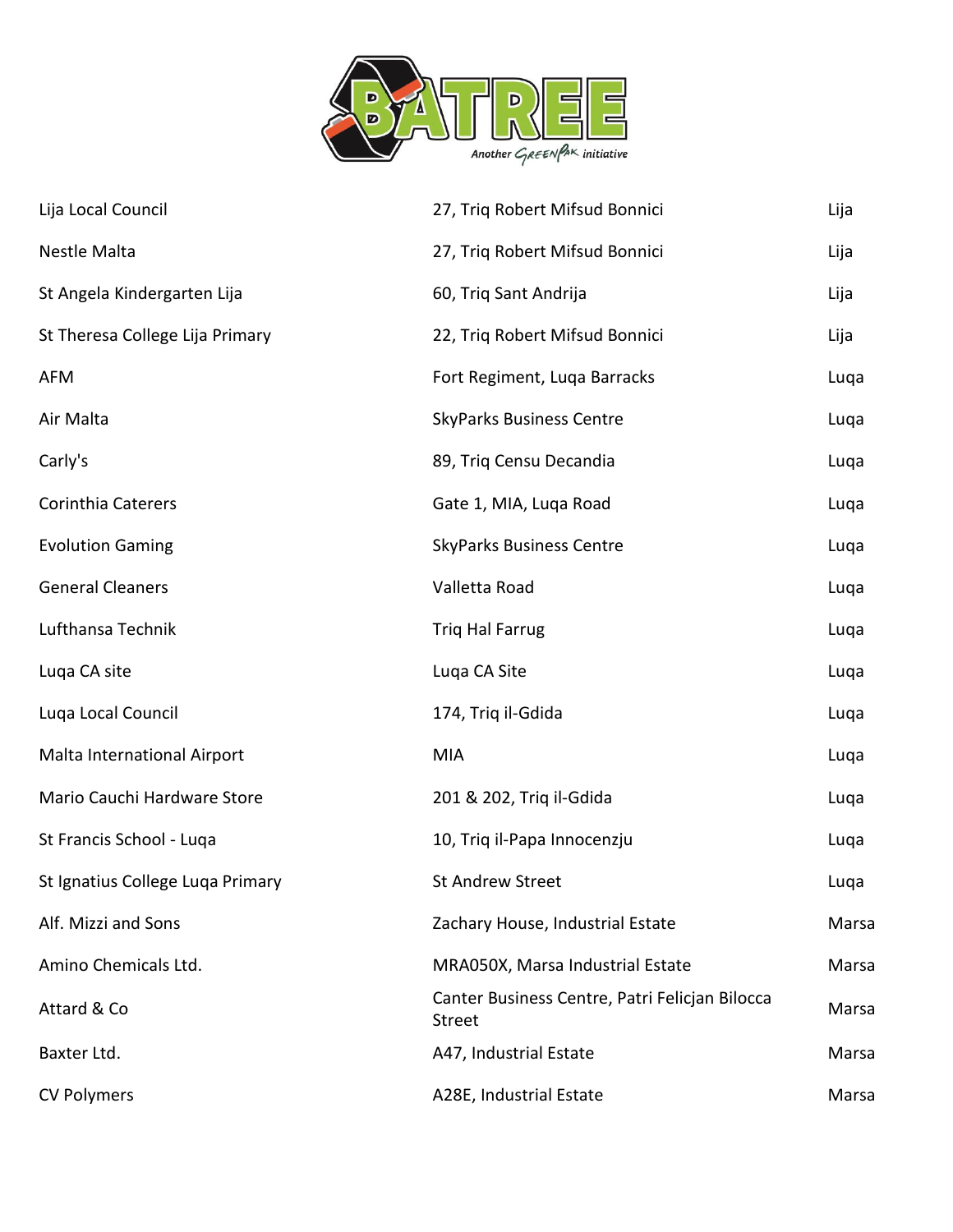

| Dipartiment tas-Sajd u Akwakultura      | Ghammieri Government Farm, Triq l-Ingieret | Marsa      |
|-----------------------------------------|--------------------------------------------|------------|
| Enemalta                                | Triq il-Moll tal-Knisja                    | Marsa      |
| <b>Environmental Resource Authority</b> | Hexagon House, Spencer Hill                | Marsa      |
| Formosa Ironmongery                     | 75, Marsa Road                             | Marsa      |
| GO Mobile                               | Spencer Hill                               | Marsa      |
| Inspectorate Malta Ltd.                 | Spencer Hill                               | Marsa      |
| Jugs                                    | The Hub, Troubridge Street                 | Marsa      |
| <b>KPMG Crimsonwing Malta</b>           | Lignum House, Aldo Moro Road               | Marsa      |
| Marsa Local Council                     | 173, Triq Balbi                            | Marsa      |
| <b>Marsa Power Station</b>              | <b>Central Administration Building</b>     | Marsa      |
| One Radio                               | A28B, One Productions, Industrial Estate   | Marsa      |
| Pace Associates Ltd.                    | Triq S. Zerafa                             | Marsa      |
| Palm Shipping                           | 10, Timber Wharf                           | Marsa      |
| Ray's Hardware Store                    | 142, Marsa Road                            | Marsa      |
| San Gorg Preca College Marsa Primary    | Lorenzo Balbi Street                       | Marsa      |
| St Augustine College Marsa Primary      | 60, Simpson Street                         | Marsa      |
| This & That Stationery                  | 180, Marsa Road                            | Marsa      |
| <b>Transport Malta</b>                  | Xatt I-Ghassara Tal-Gheneb                 | Marsa      |
| Wonderland Ironmongery                  | 134, Isouard Street                        | Marsa      |
| BellaVista Stationery & Bazaar          | 30, Triq il-Gemmugha                       | Marsascala |
| Inspire Foundation                      | Znzell Street                              | Marsascala |
| Marsaskala Local Council                | 228, Triq is-Salini                        | Marsascala |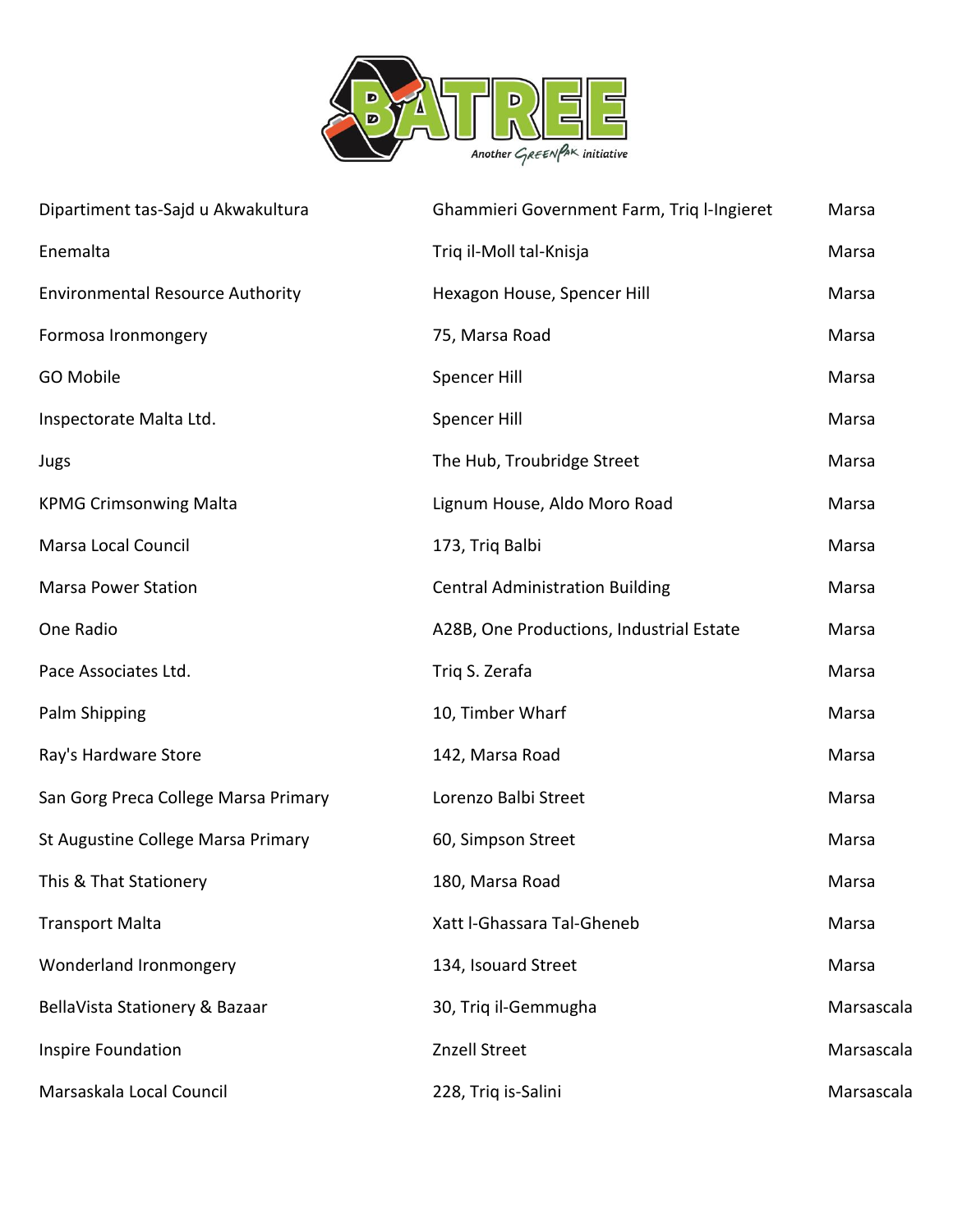

| <b>Oasis Damato Ironmongery</b>            | Triq il-Qaliet                              | Marsascala |
|--------------------------------------------|---------------------------------------------|------------|
| <b>Phoebe Stationery</b>                   | <b>Triq Sant Antnin</b>                     | Marsascala |
| PJ Stationery                              | Triq il- Qaliet                             | Marsascala |
| St Thomas Moore College Marsascala Primary | <b>Triq Dun Frans Bianco</b>                | Marsascala |
| The Ironmonger                             | 11, Triq Sant'Antnin                        | Marsascala |
| WasteServ Malta                            | Eco centre, Triq il-Latmija                 | Marsascala |
| D3 Power Generation Ltd.                   | Delimara Power Station, Triq il-Power House | Marsaxlokk |
| Ebcon Group                                | Hangar Triq it-Trunciera                    | Marsaxlokk |
| Marsaxlokk Local Council                   | 2, Triq Vittorio Cassar                     | Marsaxlokk |
| <b>Old Trafford Stationery</b>             | 41, Triq l-Arzell                           | Marsaxlokk |
| St Thomas Moore College Marsaxlokk Primary | <b>St Francis Street</b>                    | Marsaxlokk |
| <b>Mdina Local Council</b>                 | Corte Capitante, Misrah il-Kunsill          | Mdina      |
| <b>Ahead Stationery</b>                    | Triq Gorg Borg Olivier                      | Mellieha   |
| All Needs Ironmonger                       | Triq Sant' Anna                             | Mellieha   |
| Aquaventure Ltd.                           | Water's Edge, Marfa Road                    | Mellieha   |
| <b>Drifter Stationery</b>                  | 77, Triq Gorg Borg Olivier                  | Mellieha   |
| <b>Golden Sands Malta</b>                  | Golden Bay, 1/0                             | Mellieha   |
| Ir-Razzett Fruit Shop                      | 244, Triq il-Kbira                          | Mellieha   |
| Luna Mini Market                           | Triq il-Qarnit                              | Mellieha   |
| Maria Regina College Mellieha Primary      | <b>New Mill Street</b>                      | Mellieha   |
| Marianna Stationary                        | Triq il-Parrocca                            | Mellieha   |
| Mellieha Holiday Centre                    | Ghadira Bay                                 | Mellieha   |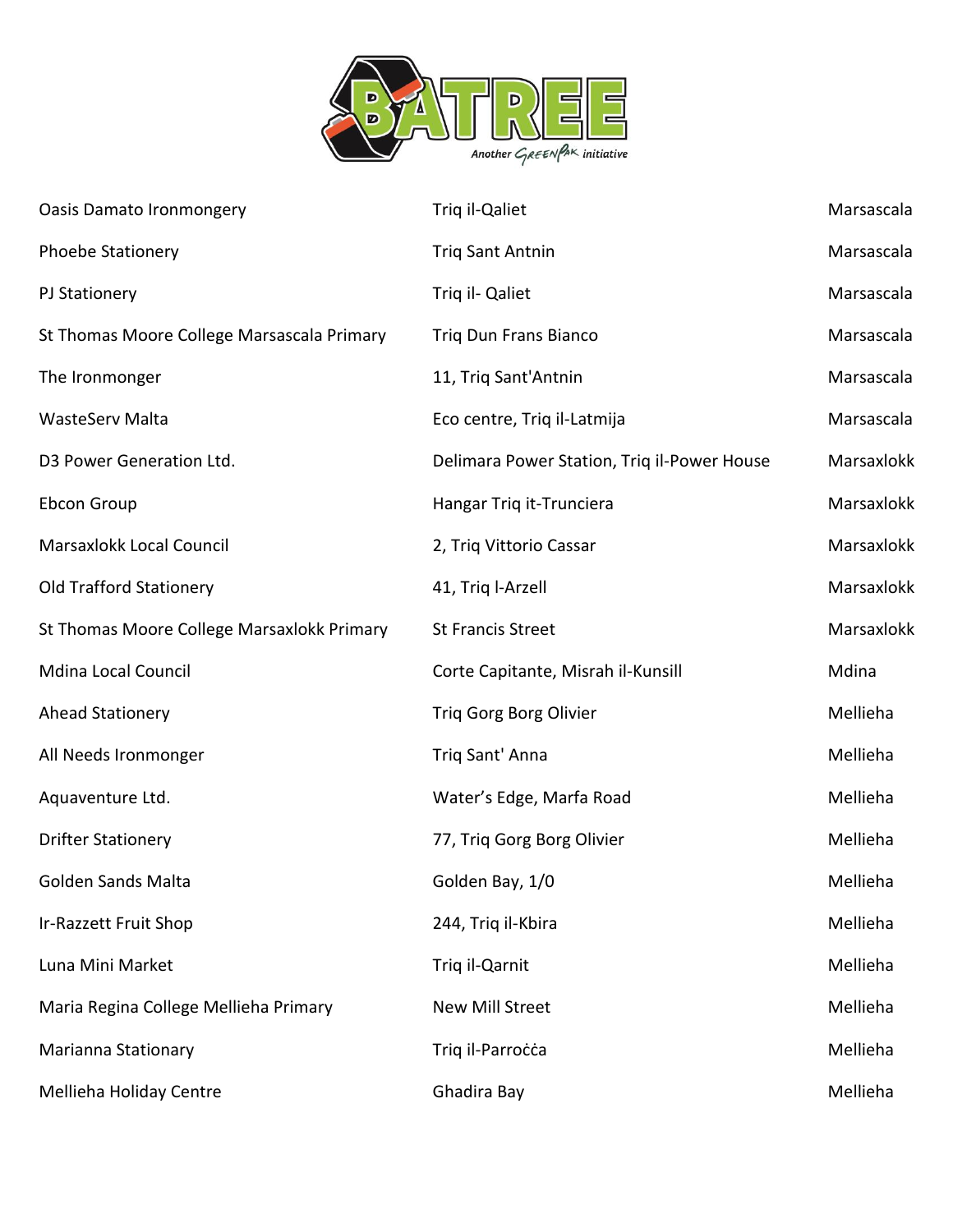

| Mellieha Local Council                       | Triq il-Madonna ta' Fatima                 | Mellieha     |
|----------------------------------------------|--------------------------------------------|--------------|
| Paradise Bay Hotel                           | Triq il-Marfa                              | Mellieha     |
| Ramla Bay Resort                             | Ramla Bay, Triq ir-Ramla                   | Mellieha     |
| Riviera Resort and Spa                       | Marfa Bay                                  | Mellieha     |
| SeaBank Hotel                                | Mellieha Bay, Triq il-Marfa                | Mellieha     |
| Step in Stationery                           | 1, Triq in-Nahal                           | Mellieha     |
| Sub Post Office                              | 51, G. Borg Olivier Street                 | Mellieha     |
| TJ Harware store                             | Triq Gorg Borg Olivier                     | Mellieha     |
| Welbee's Supermarket Mellieha                | Triq il-Kbira                              | Mellieha     |
| Add & Alt Co Ltd                             | 5 & 7, Triq Fisher                         | <b>Mgarr</b> |
| <b>Eclipse Stationery</b>                    | 9, Triq Fisher                             | <b>Mgarr</b> |
| J & A Mini Market                            | Shop 6, Qasam tad-Djar, Triq il-Maghkuba   | <b>Mgarr</b> |
| <b>Mgarr Farmers Cooperative Society Ltd</b> | Triq Sir Temi Zammit                       | <b>Mgarr</b> |
| <b>Mgarr Local Council</b>                   | 22, Triq Sir Harry Luke                    | <b>Mgarr</b> |
| Pure - Detergent Shop                        | 62, Triq Sir Harry Luke                    | <b>Mgarr</b> |
| San Andrea School                            | L-Imselliet, Zebbiegh                      | <b>Mgarr</b> |
| San Anton School                             | Zebbiegh                                   | Mgarr        |
| Vella Supermarket                            | 164, Triq San Pawl                         | <b>Mgarr</b> |
| <b>Bavarian Technology Systems</b>           | F16-18, TueBingen Centre, Mosta TechnoPark | Mosta        |
| C & X ironmongery                            | 165, Triq il-Biccerin                      | Mosta        |
| <b>Carlos Mini Market</b>                    | 41, Triq it-Tabib Chetcuti                 | Mosta        |
| Cauchi Stationary                            | Triq il-Kbira                              | Mosta        |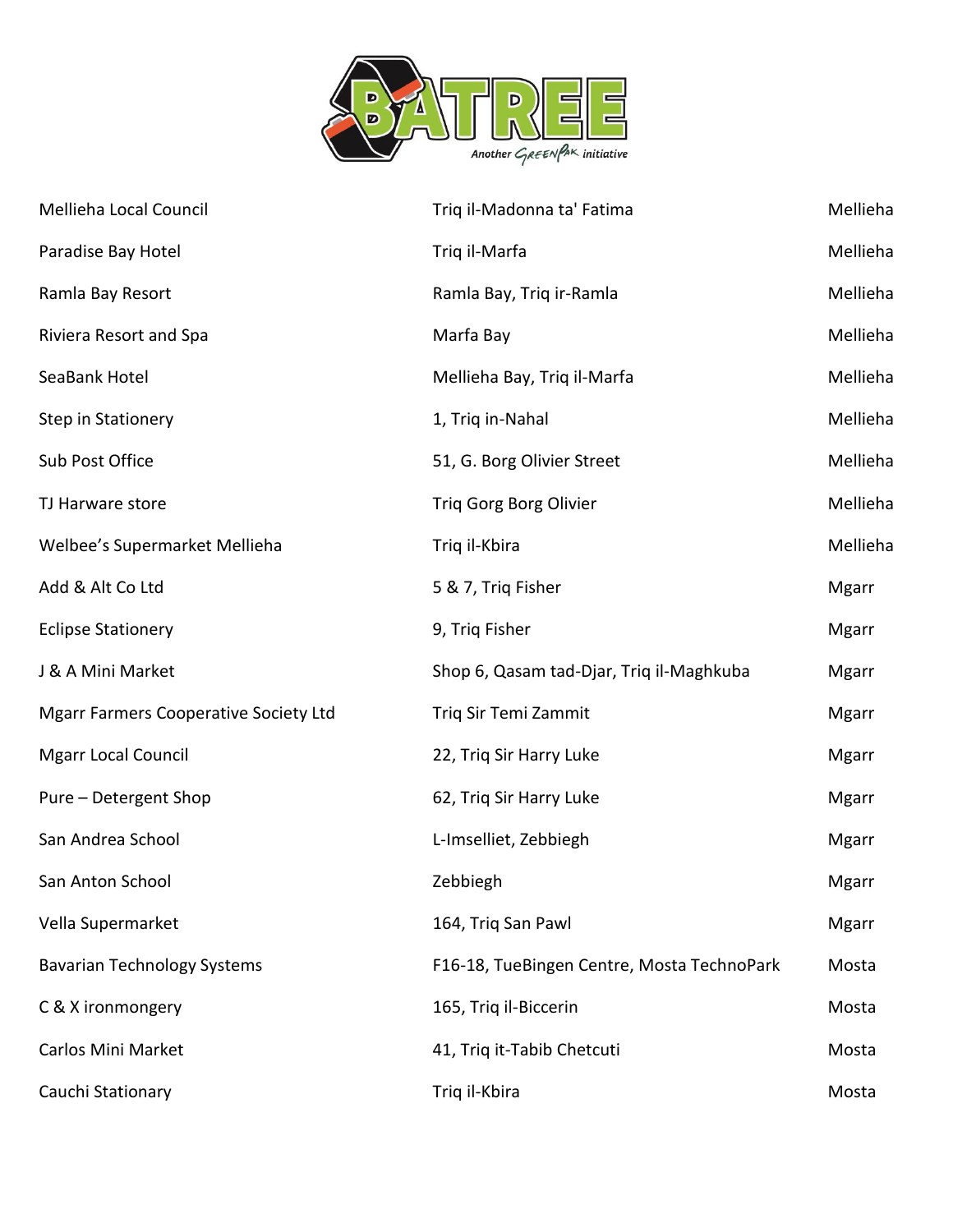

| <b>Educare Bookshop &amp; Stationery</b>                     | Triq il-Kostituzzjoni                | Mosta   |
|--------------------------------------------------------------|--------------------------------------|---------|
| Hector's ironmongery                                         | Triq il-Bidbah                       | Mosta   |
| Maria Regina College Mosta Kindergarten                      | Triq Wied is-Sir                     | Mosta   |
| Maria Regina College Mosta Primary A                         | <b>Grognet Street</b>                | Mosta   |
| Maria Regina College Mosta Primary B                         | Triq San Pawl                        | Mosta   |
| Maria Regina College Mosta Secondary (Lily of<br>the Valley) | Triq Wied il-Ghasel                  | Mosta   |
| MicroTek Medical                                             | F20, Mosta TechnoPark                | Mosta   |
| <b>Mosta Health Centre</b>                                   | Trejqa Parrocca                      | Mosta   |
| Mosta Local Council                                          | Centru Civiku, Triq il-Kostituzzjoni | Mosta   |
| Mosta Secondary School - Zokrija                             | Triq il-Biedja                       | Mosta   |
| PAMA                                                         | Valletta Road                        | Mosta   |
| Patrick's Ironmongery                                        | 98, Triq Guzeppi Callus              | Mosta   |
| Soundsmart                                                   | <b>Constitution Street</b>           | Mosta   |
| St Monica School                                             | <b>Triq Ponsomby</b>                 | Mosta   |
| The One Discount Shop                                        | Triq ta' Mellu                       | Mosta   |
| Toyland                                                      | 96, Triq il-Kostituzzjoni            | Mosta   |
| C & G Hardware Store                                         | 45, Triq Karmenu Ciantar             | Mqabba  |
| Mgabba Local Council                                         | 29, Triq il-Parrocca                 | Mqabba  |
| St Peter's Ironmongery                                       | Triq it-Troll                        | Mqabba  |
| St Benedict College Mqabba Primary                           | Valletta Road                        | Mqabba  |
| Atrium                                                       | Mriehel By-Pass                      | Mriehel |
| <b>Consolidated Biscuits</b>                                 | Mriehel Industrial Estate            | Mriehel |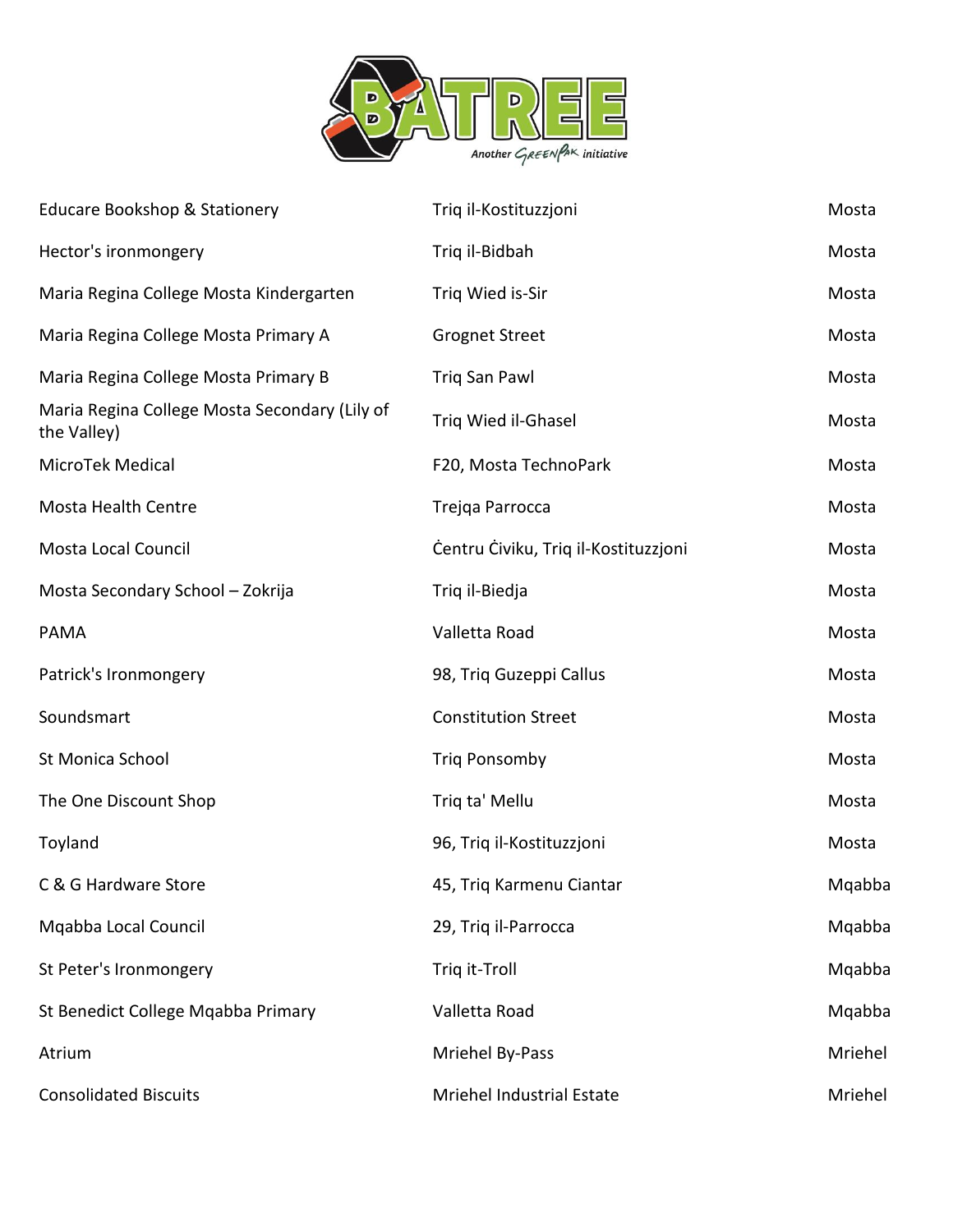

| Deloitte                                     | Mriehel By-Pass                                            | Mriehel |
|----------------------------------------------|------------------------------------------------------------|---------|
| Ignazio Anastasi Ltd.                        | Suite 1, Network Building, Industrial Zone                 | Mriehel |
| Mriehel CA site                              | Mriehel CA site                                            | Mriehel |
| St Theresa College Mriehel Secondary school  | Triq B Bontadini                                           | Mriehel |
| <b>BDO</b>                                   | Tower Gate Place, Triq tal-Qroqq                           | Msida   |
| <b>BioMedical Sciences</b>                   | Car Park 3, UoM                                            | Msida   |
| G.F. Abela Junior College                    | Guze' D'Amato Square                                       | Msida   |
| J Camilleri Hardware store                   | <b>School Street</b>                                       | Msida   |
| Jobs Plus - Sheltered Employment training    | <b>St Louis Street</b>                                     | Msida   |
| Micro Data Technology                        | <b>Princess Margaret Street</b>                            | Msida   |
| <b>Msida Local Council</b>                   | Pjazza Menga                                               | Msida   |
| Netrefer                                     | 3rd Floor, Domestica Complex, Valley Road                  | Msida   |
| <b>NSTS Residence Campus</b>                 | 60, University Street                                      | Msida   |
| <b>Oncology Centre</b>                       | Triq id-Donaturi ghad-Demm                                 | Msida   |
| St Francis School Msida                      | Triq Hriereb                                               | Msida   |
| St Angela Kindergarden Msida                 | 5, Bordin Street                                           | Msida   |
| St Martin's College Middle School            | Swatar Road                                                | Msida   |
| The Drury Collection                         | St. Louis Street                                           | Msida   |
| University of Malta - Administration         | University of Malta Campus                                 | Msida   |
| University of malta - Biology Department     | University of Malta Campus                                 | Msida   |
| University of Malta - Faculty of Arts        | Room 352, Old Humanities Builiding, Universtiy<br>of Malta | Msida   |
| University of Malta - Faculty of Engineering | University of Malta Campus                                 | Msida   |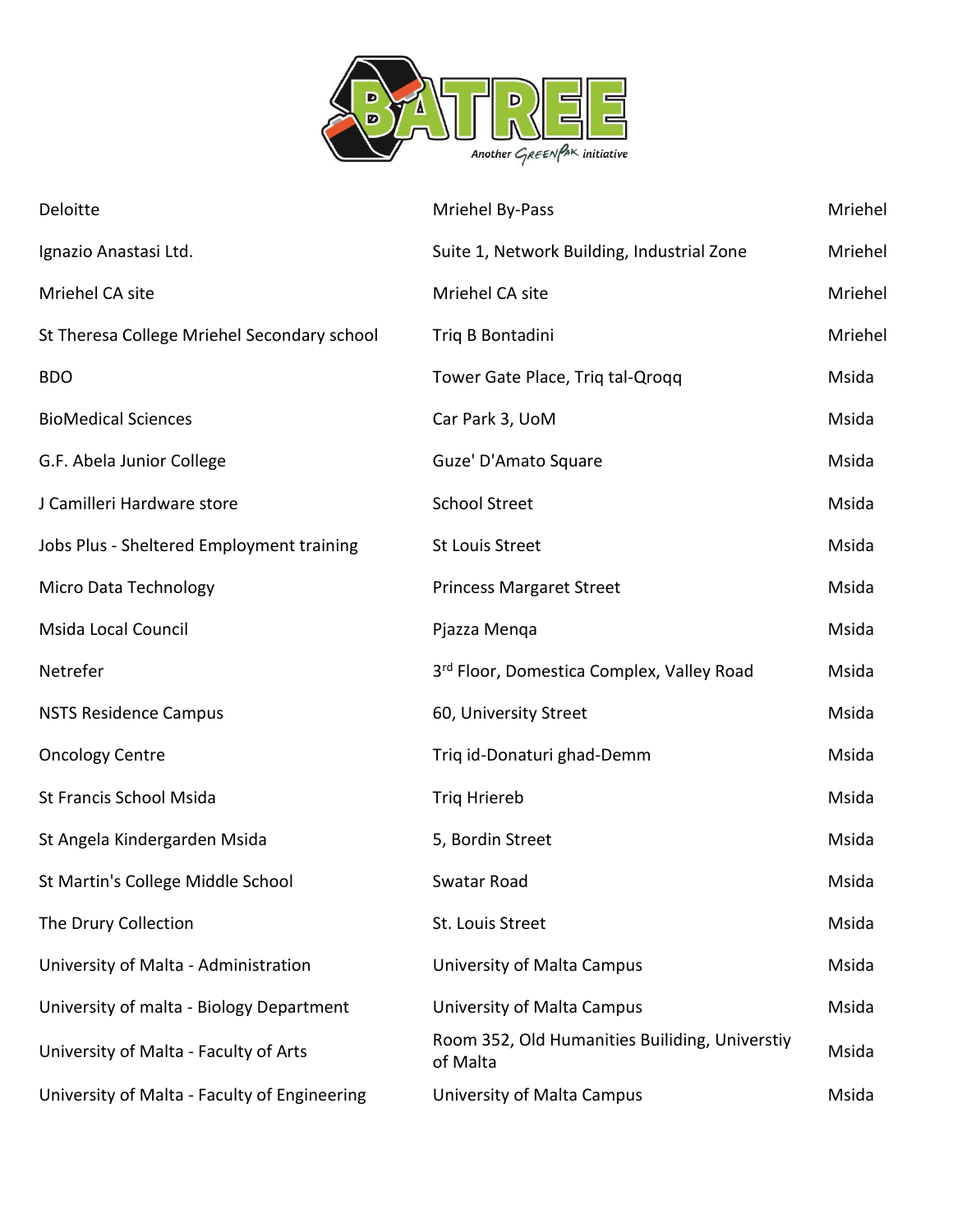

| University of Malta - Faculty of ICT      | University of Malta Campus            | Msida  |
|-------------------------------------------|---------------------------------------|--------|
| University of Malta - Gateway             | Room 261, Gateway Building            | Msida  |
| University of Malta - Maritime Law        | University of Malta Campus            | Msida  |
| University of Malta - Precincts           | Precincts Office, University of Malta | Msida  |
| University of Malta - Students' House     | Student House, University of Malta    | Msida  |
| Dar il-Kaptan                             | Triq Dar il-Kaptan                    | Mtarfa |
| Dar Kenn Ghal Sahhtek                     | Triq Dar il-Kaptan                    | Mtarfa |
| Mtarfa Ironmongery                        | 56D, Triq l-Imtarfa                   | Mtarfa |
| Mtarfa Local Council                      | Triq ir-Regimenti Maltin              | Mtarfa |
| Mtarfa Pharmacy                           | Triq I-Orkideja                       | Mtarfa |
| Mtarfa Stationery                         | L-Arlogg                              | Mtarfa |
| Roy's Stationery                          | Town Centre, Triq ir-Regimenti Maltin | Mtarfa |
| Gozo College Nadur Primary                | <b>Racecourse Street</b>              | Nadur  |
| St Francis School Nadur                   | 31, Madre Gemma Camilleri Street      | Nadur  |
| <b>Big Apple</b>                          | <b>Triq San Pawl</b>                  | Naxxar |
| Hilltop Gardens and Simblija              | Triq I-Inkwina                        | Naxxar |
| <b>iGB Hardware Store</b>                 | Trig tal-Labour                       | Naxxar |
| Maghtab CA Site                           | Maghtab CA site                       | Naxxar |
| Maria Regina College Naxxar Middle School | New street in Main Street             | Naxxar |
| Maria Regina College Naxxar Primary       | <b>School Street</b>                  | Naxxar |
| Melita                                    | Valyou Supermarket, Triq il-Parocca   | Naxxar |
| <b>Mraden Stationery</b>                  | 10, Triq l-Imraden                    | Naxxar |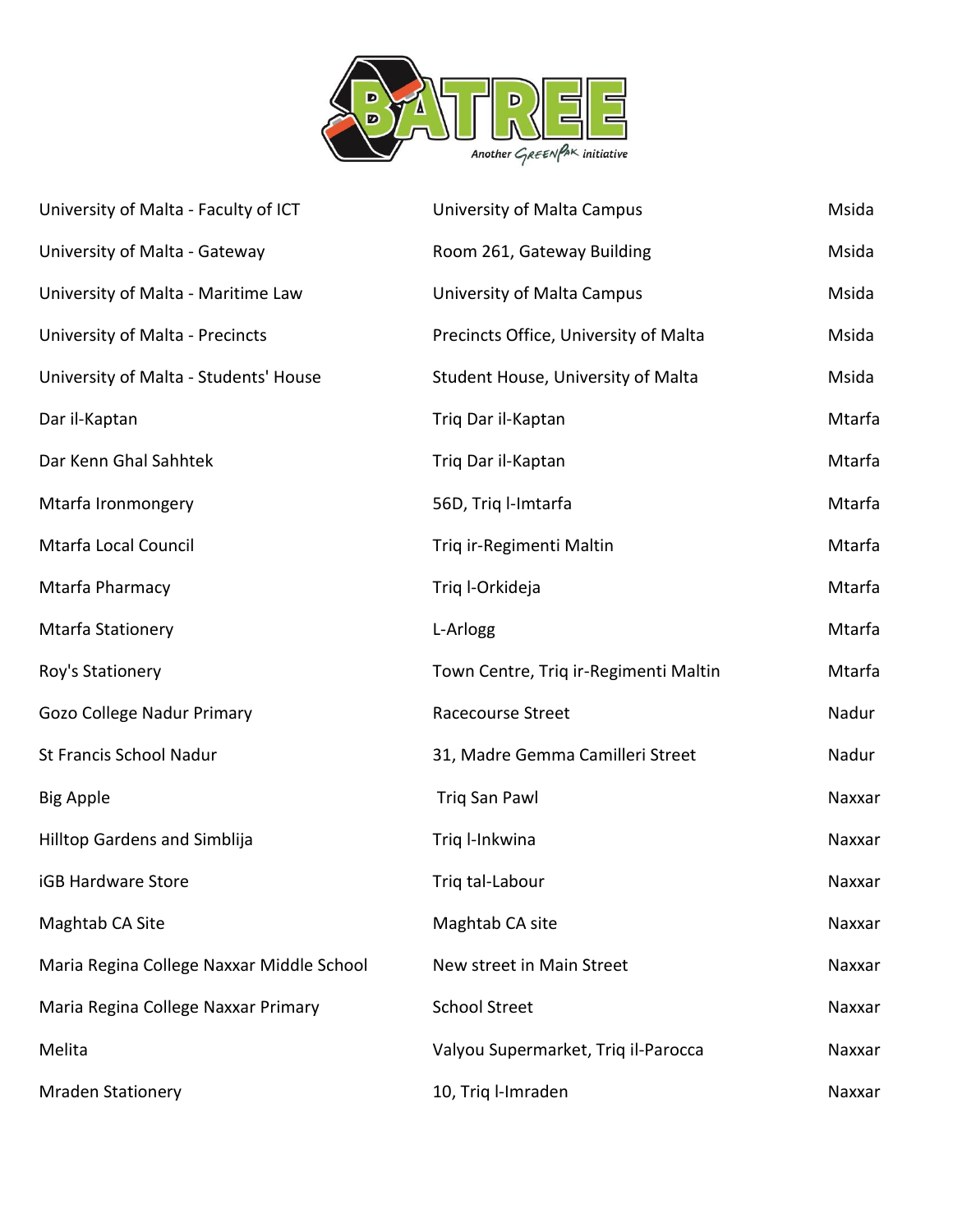

| <b>Naxxar Local Council</b>            | 18, Centru Civiku, Vjal il-21 ta' Settembru  | Naxxar |
|----------------------------------------|----------------------------------------------|--------|
| Piscopo Gardens                        | Burmarrad, Triq Toni Camilleri               | Naxxar |
| Piscopo Gardens PetShop                | <b>Triq Burmarrad</b>                        | Naxxar |
| Scotts - Naxxar                        | Triq Il-Konti Manduca                        | Naxxar |
| Simblija - Hilltop Gardens             | Triq l-Inkwina                               | Naxxar |
| Ta' Deo Stationery                     | Triq it-Torri Gauci, San Pawl tat-Targa      | Naxxar |
| Welbee's Supermarket - Naxxar          | Triq il-Parrocca                             | Naxxar |
| Victory Grocery Fruit & Veg            | 21, Triq Victor Scerri                       | Naxxar |
| <b>Water Services Cooperation</b>      | Triq Dahlet il-Gibjun                        | Naxxar |
| <b>Yorkdale Stationery</b>             | Trig Tal-Labour                              | Naxxar |
| Zaky's                                 | Triq San Publiju                             | Naxxar |
| ALP School Paola                       | <b>Guze D'Amato Street</b>                   | Paola  |
| Besteam Audio                          | KBIC 1110, Kordin                            | Paola  |
| C Carabott                             | 136, Pjazza Antoine De Paule                 | Paola  |
| <b>Corradino Correctional Facility</b> | Triq il-Belt Valletta                        | Paola  |
| Delta                                  | KW2, Kordin Industrial Estate                | Paola  |
| <b>Domlite Store</b>                   | 39, Triq tal-Borg                            | Paola  |
| JG System                              | Luqa Road                                    | Paola  |
| Joe Pisani ironmongery                 | Triq il-Qalb ta' Gesu'                       | Paola  |
| Kojak                                  | Paola Hill                                   | Paola  |
| Manufacturing and Service Department   | 3 Factory, Kordin Garage, Kordin Ind. Estate | Paola  |
| Mariam Al Batool School                | Islamic Centre, Dom Mintoff Street           | Paola  |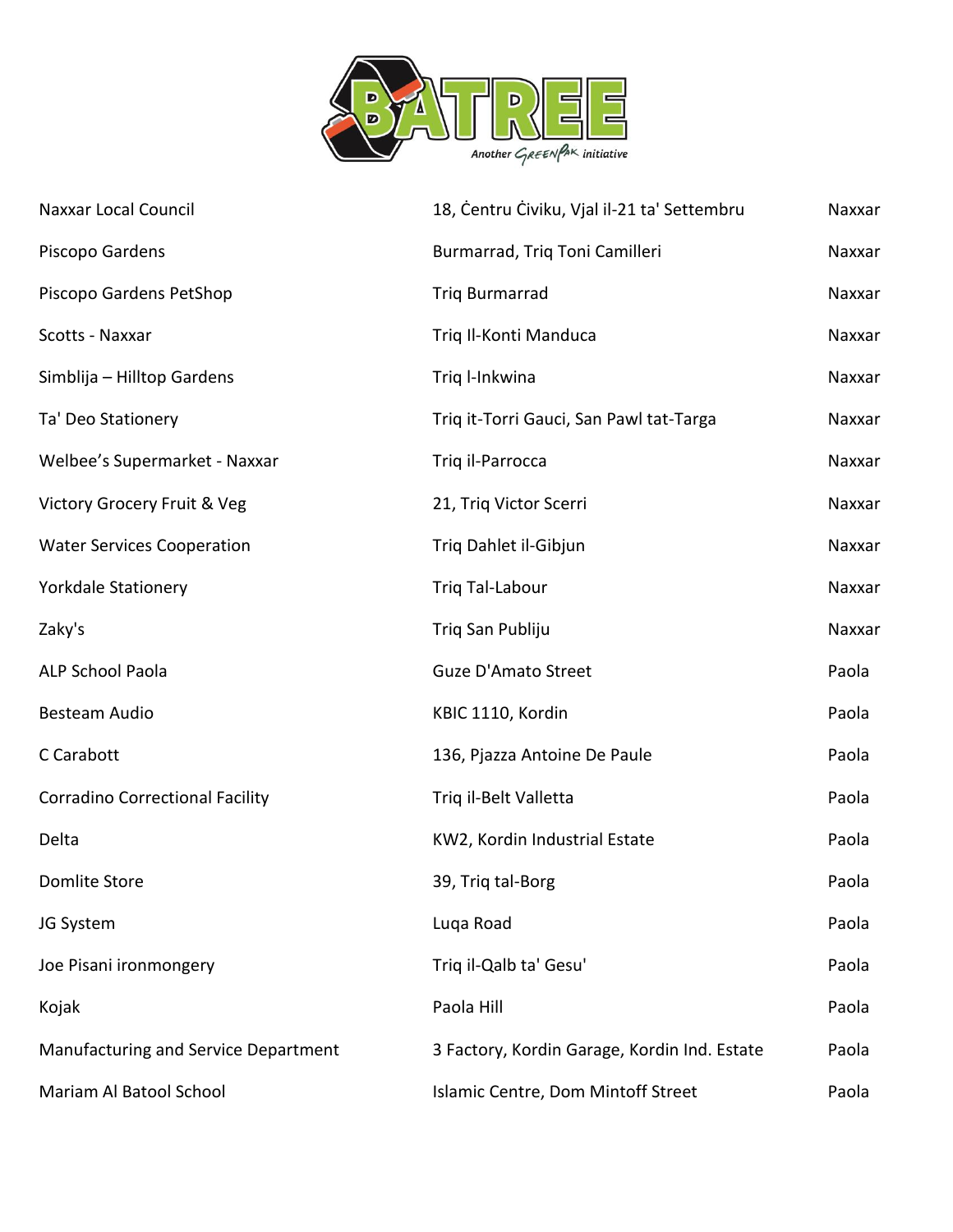

| <b>MCAST</b>                           | Triq Kordin                    | Paola    |
|----------------------------------------|--------------------------------|----------|
| <b>MCAST Library</b>                   | <b>MCAST</b>                   | Paola    |
| Melita                                 | Pjazza Antoine De Paule        | Paola    |
| Paola District Headquarters            | 3, Triq il-Belt Valletta       | Paola    |
| Paola Health Centre                    | Triq Hal Saflieni              | Paola    |
| Paola Local Council                    | Triq Guze' D'Amato             | Paola    |
| <b>PVC Pipe Centre</b>                 | 26, Telghat Rahal Gdid         | Paola    |
| San Gorg Preca College Paola Primary A | Guze' D'Amato Street           | Paola    |
| San Gorg Preca College Paola Primary B | Guze' D'Amato Street           | Paola    |
| <b>Sigma Coating Malta</b>             | KW24, Kordin industrial Estate | Paola    |
| St Joseph School Paola                 | Mater Boni Consilli Street     | Paola    |
| Supersound                             | 1, Pjazza Antoine De Paule     | Paola    |
| <b>Top Spot</b>                        | Triq Hal Luqa                  | Paola    |
| Institute for Education                | Martin Luther King Road        | Pembroke |
| <b>National Sport School</b>           | Sir L. Prezios Street          | Pembroke |
| Pembroke Local Council                 | 3, Triq Alamein                | Pembroke |
| St Catherine's High School             | 11, Suffolk Road               | Pembroke |
| St Clare College Pembroke Primary      | Triq Madre Margerita Debrincat | Pembroke |
| St Michael School Pembroke             | Alamein Road                   | Pembroke |
| Verdala International School           | <b>Triq Cassino</b>            | Pembroke |
| <b>Watermark Stationery</b>            | 87, Triq Patri Indri Vella     | Pembroke |
| <b>Water Sevices Cooperation</b>       | <b>RO Plant</b>                | Pembroke |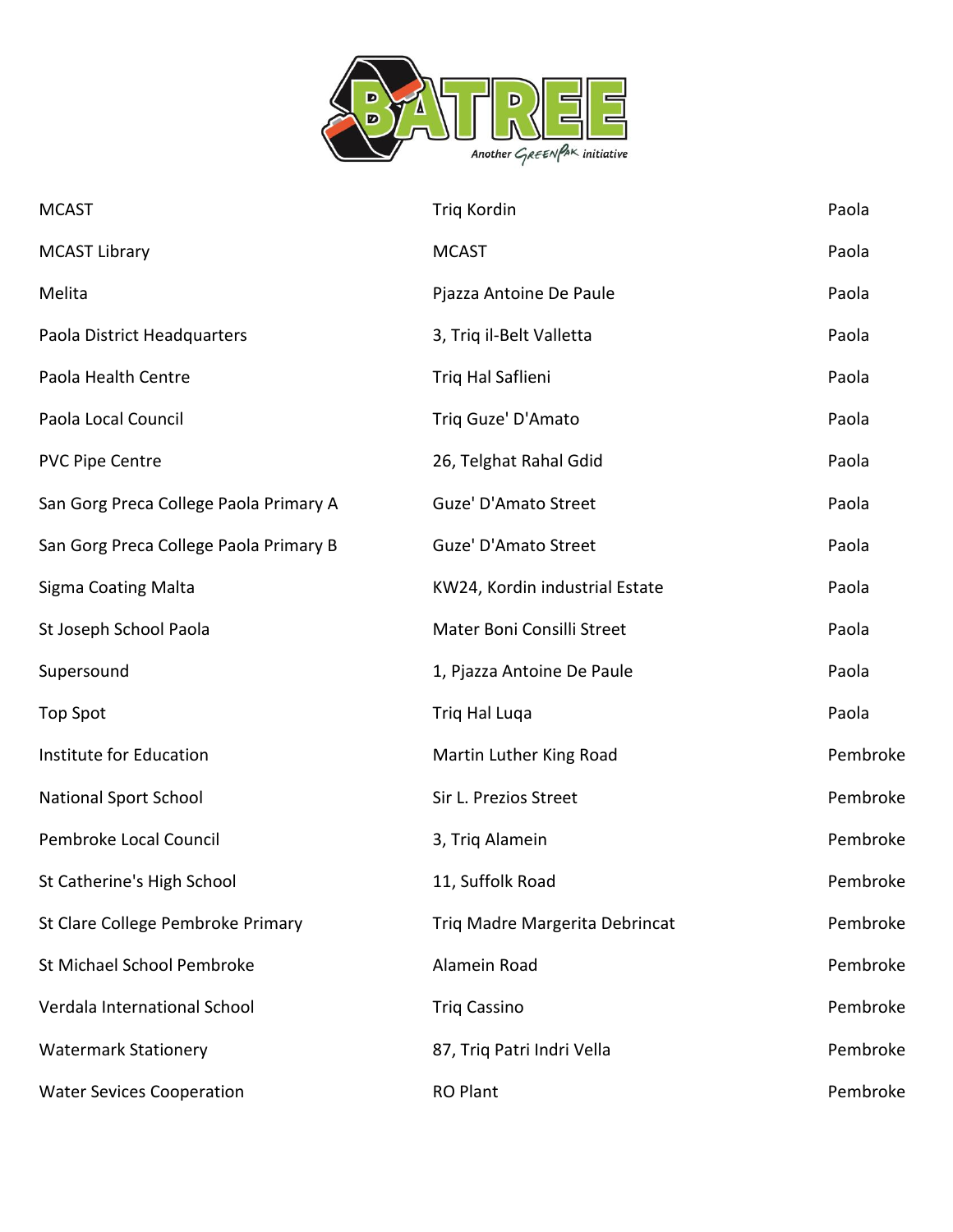

| Children Development Assessment Unit        | St. Luke's Hospital, Telgghet G'Mangia                         | Pieta' |
|---------------------------------------------|----------------------------------------------------------------|--------|
| <b>CPSU</b>                                 | St. Luke's Square                                              | Pieta' |
| Fino Ferramenta                             | 1, Ferris Building, St Luke's Road, G'Mangia                   | Pieta' |
| General Bazaar                              | 219, Triq Id-Duluri                                            | Pieta' |
| Jokate                                      | Jokate Building, Telghat Gwardamangia                          | Pieta' |
| Karin Grech Rehabilitation Hospital         | Telghat Gwardamangia                                           | Pieta' |
| LESA                                        | <b>Bordin Street</b>                                           | Pieta' |
| <b>Medialink Communication</b>              | Dar Centrali, Triq Herbet Ganado                               | Pieta' |
| <b>MPS</b>                                  | St Lukes Road, Gwardamangia                                    | Pieta' |
| Occupational Health and Safety Authority    | 17, Triq Edgar Ferro                                           | Pieta' |
| Peekaboo Early Learning & Child Care Centre | 134, Telghat Gwardamangia                                      | Pieta' |
| <b>PBS Malta</b>                            | 75, St. Luke's Road                                            | Pieta' |
| Peekaboo Early Learning                     | 134, Telqghet G'Mangia                                         | Pieta' |
| Pieta' Local Council                        | 11, Il-Pellikan, Triq K Mifsud                                 | Pieta' |
| San Gorg Preca College Pieta' Primary       | Alley 2, Marina Street                                         | Pieta' |
| Shatra Store                                | <b>St Monica Street</b>                                        | Pieta' |
| St Angela Kindergarden Pieta'               | 7, Bordin Street                                               | Pieta' |
| St Augustine College Pieta' Secondary       | Telghat Gwardamangia                                           | Pieta' |
| <b>STS Gaming Group</b>                     | Skyway Offices, Block C Apt. 5 177/179 Marina<br><b>Street</b> | Pieta' |
| Videoslots Ltd                              | Level 2&3, The Space, Alfred Craig Street                      | Pieta' |
| Gozo College Qala Primary                   | Triq L-Isqof M. Buttigieg                                      | Qala   |
| Qala Local Council                          | Qala Civic Centre, Bishop Mikiel Buttigieg Street              | Qala   |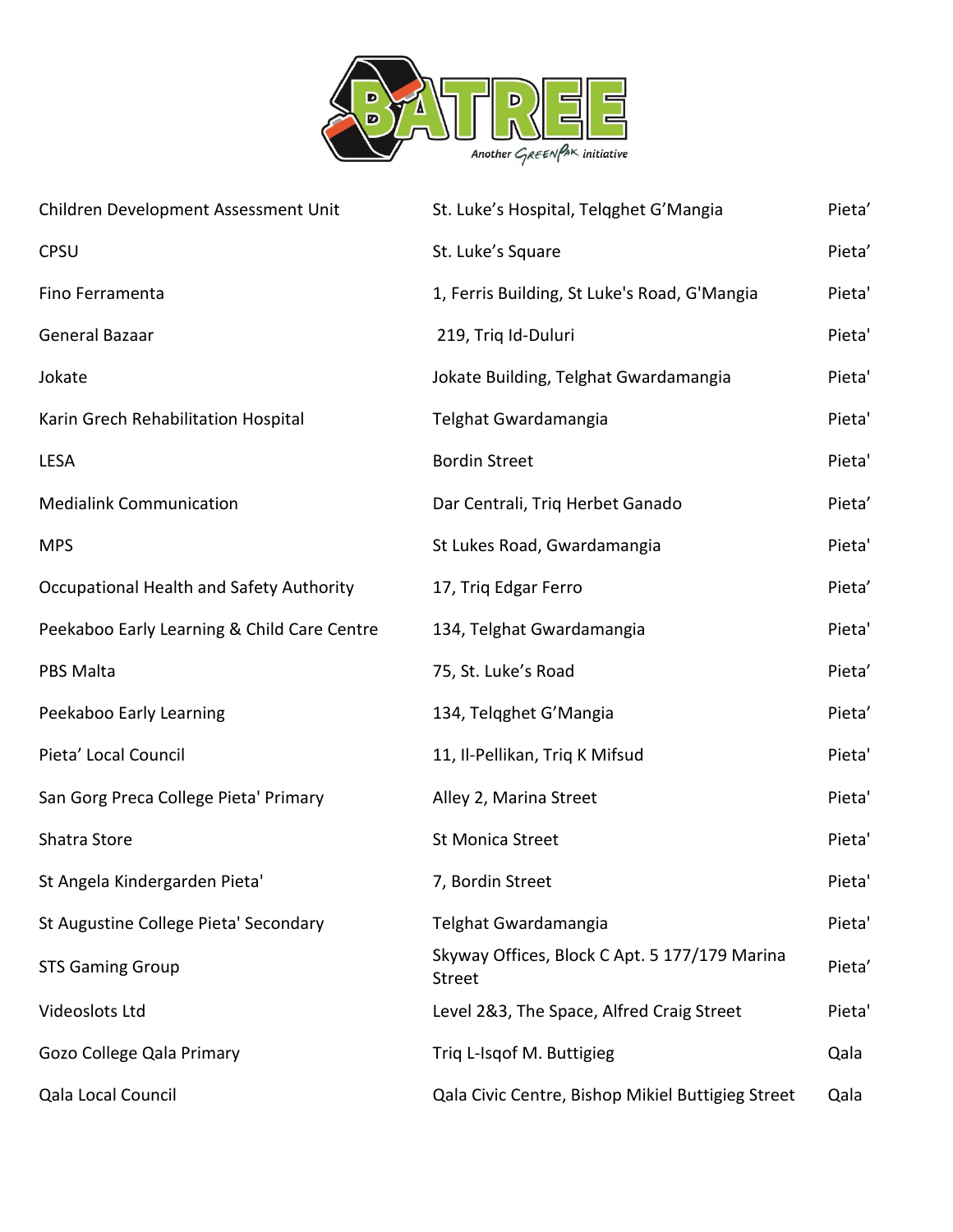

| Audio System Malta                            | 47, Nikol Montebello Street   | Qormi |
|-----------------------------------------------|-------------------------------|-------|
| <b>BMIT</b>                                   | <b>Triq Manuel Borg Gauci</b> | Qormi |
| <b>Bonsai Hardware Store</b>                  | 349, Triq il-Vitorja          | Qormi |
| C Chircop                                     | 49, St Sebastian Street       | Qormi |
| Ciancio                                       | Cannon Road                   | Qormi |
| Daylight                                      | 132, Triq San Bastjan         | Qormi |
| <b>DVD Maniac</b>                             | Triq id-Dielja                | Qormi |
| Emilio Hardware store                         | Ta' Farsina                   | Qormi |
| Homezone                                      | <b>Triq San Bartolmew</b>     | Qormi |
| <b>HSBC Head Office</b>                       | Triq il-Mithna                | Qormi |
| Lidl                                          | Triq I-Iljun                  | Qormi |
| <b>Malta Public Transport</b>                 | Imdina Road                   | Qormi |
| <b>Mangion Stationery</b>                     | 345, Triq il-Vitorja          | Qormi |
| <b>PAVI</b>                                   | Manoel Dimech Street          | Qormi |
| <b>PWC</b>                                    | 78, Mill Street               | Qormi |
| Qormi Health Centre                           | Triq il-Vitorja               | Qormi |
| Qormi Local Council                           | 392, Triq il-Vitorja          | Qormi |
| Shopwise                                      | Triq l-Imdina                 | Qormi |
| St Ignatius College Handaq Middle School      | Triq tal-Handaq               | Qormi |
| St Ignatius College Qormi San Bastjan Primary | Narbona Square                | Qormi |
| St Ignatius College Qormi San Gorg Primary    | 37, Misrah Federiku Maepel    | Qormi |
| St Ignatius College Qormi Secondary           | Triq tal-Handaq               | Qormi |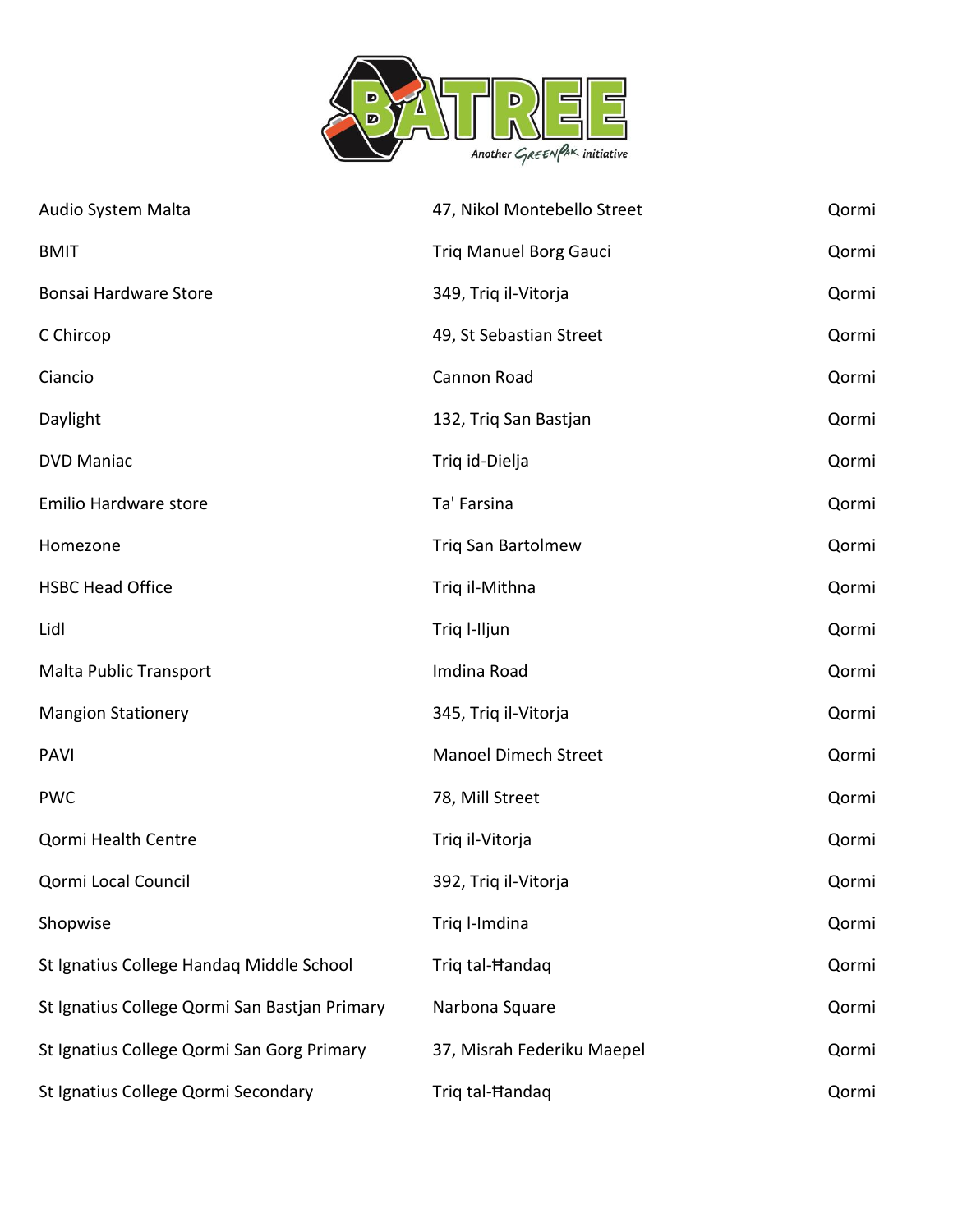

| Sunflower                                | 94, Triq San Bastjan                       | Qormi  |
|------------------------------------------|--------------------------------------------|--------|
| Twanny Ironmongery                       | 13, Triq Anici                             | Qormi  |
| VJ Salamone                              | Distribution Centre, Tal-Handaq            | Qormi  |
| Worldwide Co. Ltd.                       | Worldwide Buildings, Triq il-Belt Valletta | Qormi  |
| Chrysanthemum Pharmacy                   | Triq San Nikola                            | Qrendi |
| Helen Keller Resource Centre             | Triq iz-Zghozija                           | Qrendi |
| Qrendi Local Council                     | Triq il-Knisja                             | Qrendi |
| RJ Petrus Ironmongery                    | 15, Triq is-Suq                            | Qrendi |
| St Benedict College Qrendi Primary       | Triq iz-Zghozija                           | Qrendi |
| <b>Collins Stationery</b>                | 242, Triq Santa Rita                       | Rabat  |
| <b>Colours Stationery</b>                | 35, Ferris Street                          | Rabat  |
| <b>Handy Shop</b>                        | 170, Triq Santa Rita                       | Rabat  |
| <b>National Archives of Malta</b>        | Triq I-Isptar                              | Rabat  |
| Portelli Weighing Systems                | 88 & 89 St Paul's Street                   | Rabat  |
| Rabat Health Centre                      | Triq San Kataldu                           | Rabat  |
| Rabat Local Council                      | 8, Triq l-Isptar                           | Rabat  |
| Roman Villa Centre                       | Museum Explande                            | Rabat  |
| Soundtrack                               | <b>Shepherd Street</b>                     | Rabat  |
| St Agatha Catholic School Junior section | <b>Triq Emanuele Vitale</b>                | Rabat  |
| St Nicholas College Rabat Middle School  | <b>Ferris Street</b>                       | Rabat  |
| St Paul's Missionery College             | <b>Triq Emanuele Vitale</b>                | Rabat  |
| The Archbishop's Seminary                | 90, Triq Tal-Virtu                         | Rabat  |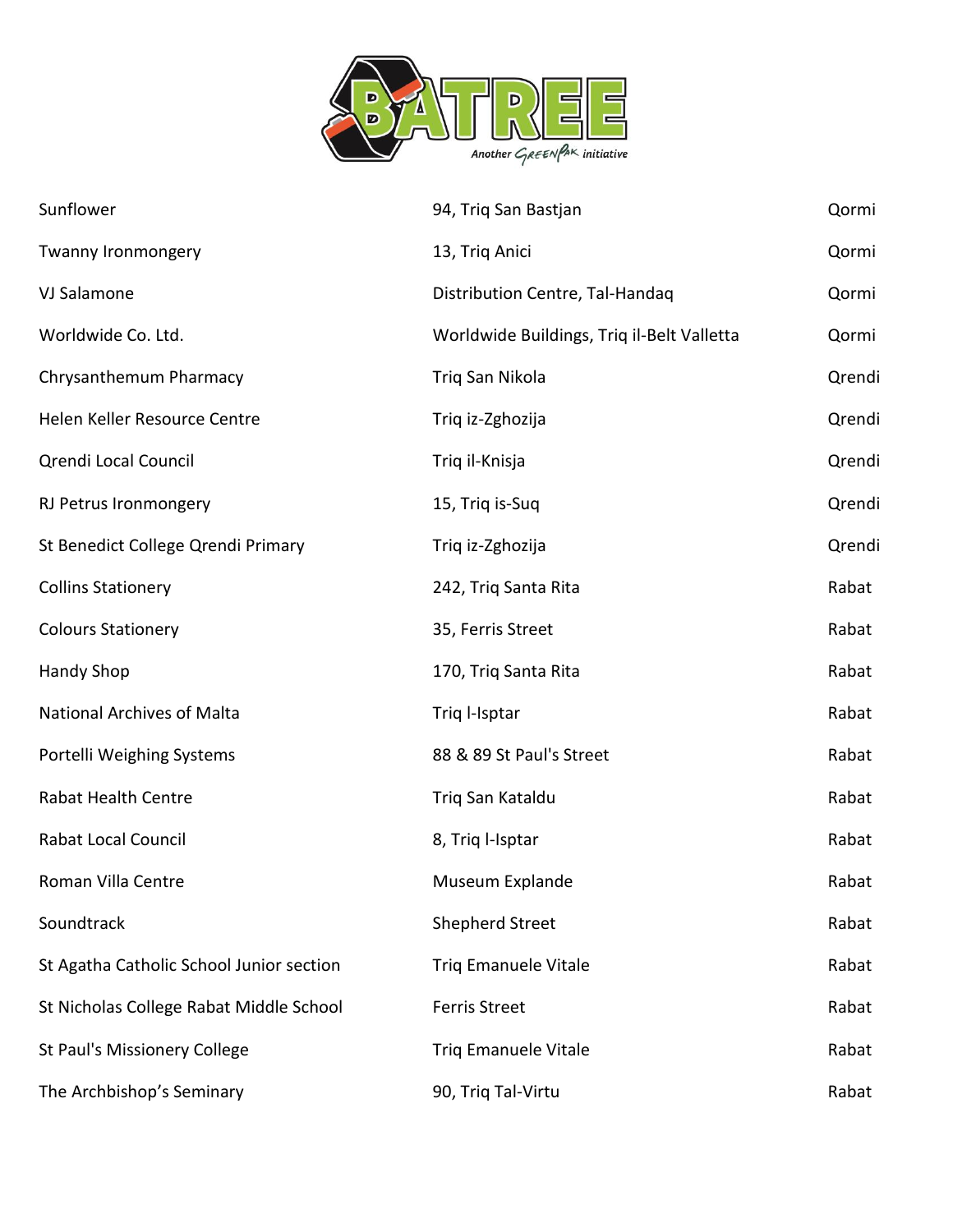

| Usa Sfuso                         | 65, Triq Santa Rita                                     | Rabat      |
|-----------------------------------|---------------------------------------------------------|------------|
| Safi Local Council                | 40, 'Dar il-Kunsill' Triq L-Iskola                      | Safi       |
| St Benedict college Safi Primary  | Triq Dun Guzepp Caruana                                 | Safi       |
| Alexandra Hotel                   | <b>Schreiber Street</b>                                 | San Giljan |
| <b>Aragon Business Centre</b>     | Dragonara Road                                          | San Giljan |
| Arkadia - Portomaso               | Portomaso, Church Street                                | San Giljan |
| <b>Bay Street</b>                 | Triq Sqaq Lourdes                                       | San Giljan |
| Be. Hotel Baystreet               | St. Georges Bay                                         | San Giljan |
| <b>Bet Hard Group</b>             | The Burlington Complex, Level 1, Dragonara Road         | San Giljan |
| <b>Bettson Group</b>              | Dragonara Business Centre, Dragonara Road,<br>Paceville | San Giljan |
| Come On!                          | Spinola Park, Level 3, Mikiel Ang Borg                  | San Giljan |
| Corinthia Hotel St. Georges       | St. George's Bay                                        | San Giljan |
| <b>EC Malta School of English</b> | St. Julian Business Centre, Elia Zammit Street          | San Giljan |
| EF School                         | St. George's Bay                                        | San Giljan |
| Eden Leisure Group                | Eden Place, St. George's Bay                            | San Giljan |
| Fotoclassic Image Bureau          | Elia Zammit                                             | San Giljan |
| Game Lounge                       | Floor 5N, Spinola Park, Triq Mikiel Ang Borg            | San Giljan |
| <b>Goldlion ResindSea</b>         | 60, Triq il-Wilga                                       | San Giljan |
| <b>HC Trading</b>                 | Level 4, St. George's Building, Elija Zammit Street     | San Giljan |
| <b>Hilton Malta</b>               | Portomaso                                               | San Giljan |
| <b>Hotel Cavalieri</b>            | Spinola Road                                            | San Giljan |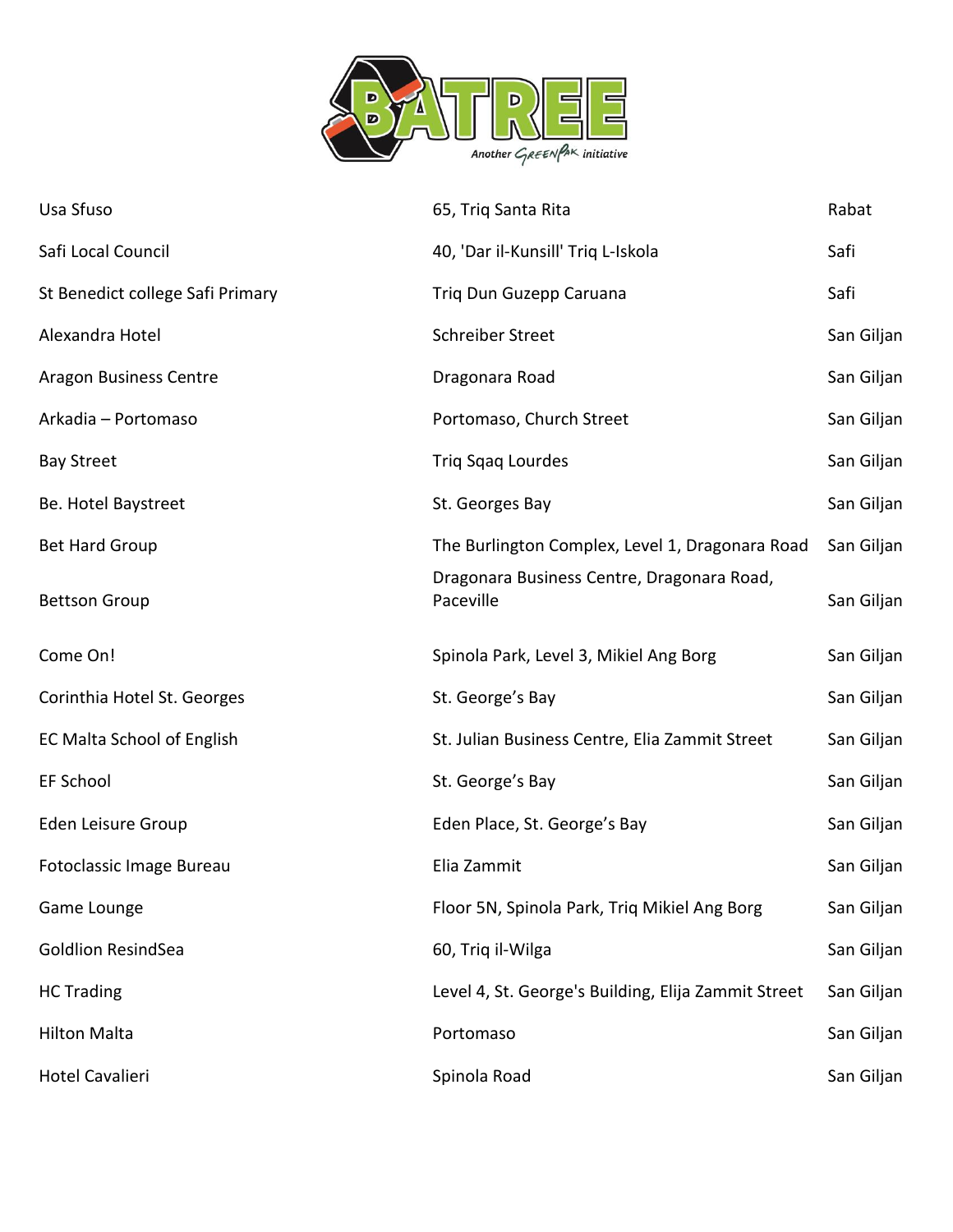

| Lotto Office 28             | 20, Triq San Gorg                                                       | San Giljan |
|-----------------------------|-------------------------------------------------------------------------|------------|
| Malta Lingua                | Triq Birkirkara                                                         | San Giljan |
| Marina Hotel                | Ix-Xatt ta' San Gorg                                                    | San Giljan |
| Marriot Hotel and Spa       | 39, Main Street, Balluta Bay                                            | San Giljan |
| Merhba Pharmacy             | Shop 2, Triq Lapsi, Ta' Giorni                                          | San Giljan |
| Pisani HomeCentre           | Triq Birkirkara                                                         | San Giljan |
| Portomaso Administration    | Block 31, Vjal Portomaso, Portomaso                                     | San Giljan |
| RaceBets                    | Betsson E2 Hub, Dragonara Business Centre,<br>Dragonara Road, Paceville | San Giljan |
| Radisson Blue Resort        | Bajja San Gorg                                                          | San Giljan |
| Regus Malta                 | Dragonara Business Centre, 5 <sup>th</sup> Floor, Dragonara<br>Road     | San Giljan |
| <b>Sacred Heart College</b> | Triq il-Qalb Mqaddsa                                                    | San Giljan |
| San Giljan Local Council    | <b>Triq Forrest</b>                                                     | San Giljan |
| Scotts - San Giljan         | Spinola Bay                                                             | San Giljan |
| <b>SMS Group Ltd</b>        | 65, Birkirkara Hill                                                     | San Giljan |
| Spinola Paint Store         | 147C, Triq il-Kbira                                                     | San Giljan |
| St. Julian's Primary School | 98, Lapsi Street                                                        | San Giljan |
| The George Hotel            | <b>Triq Paceville</b>                                                   | San Giljan |
| The Hedge                   | Triq ir-Rampa ta' San Giljan                                            | San Giljan |
| Epic San Giljan             | Triq Santu Wistin                                                       | San Giljan |
| Xcaliber                    | Triq Mikiel San Ang, Spinola Park Level 7                               | San Giljan |
| Zanzi Homes                 | <b>Standard Homes</b>                                                   | San Giljan |
| Adi Associates              | 113, Triq Birkirkara                                                    | San Gwann  |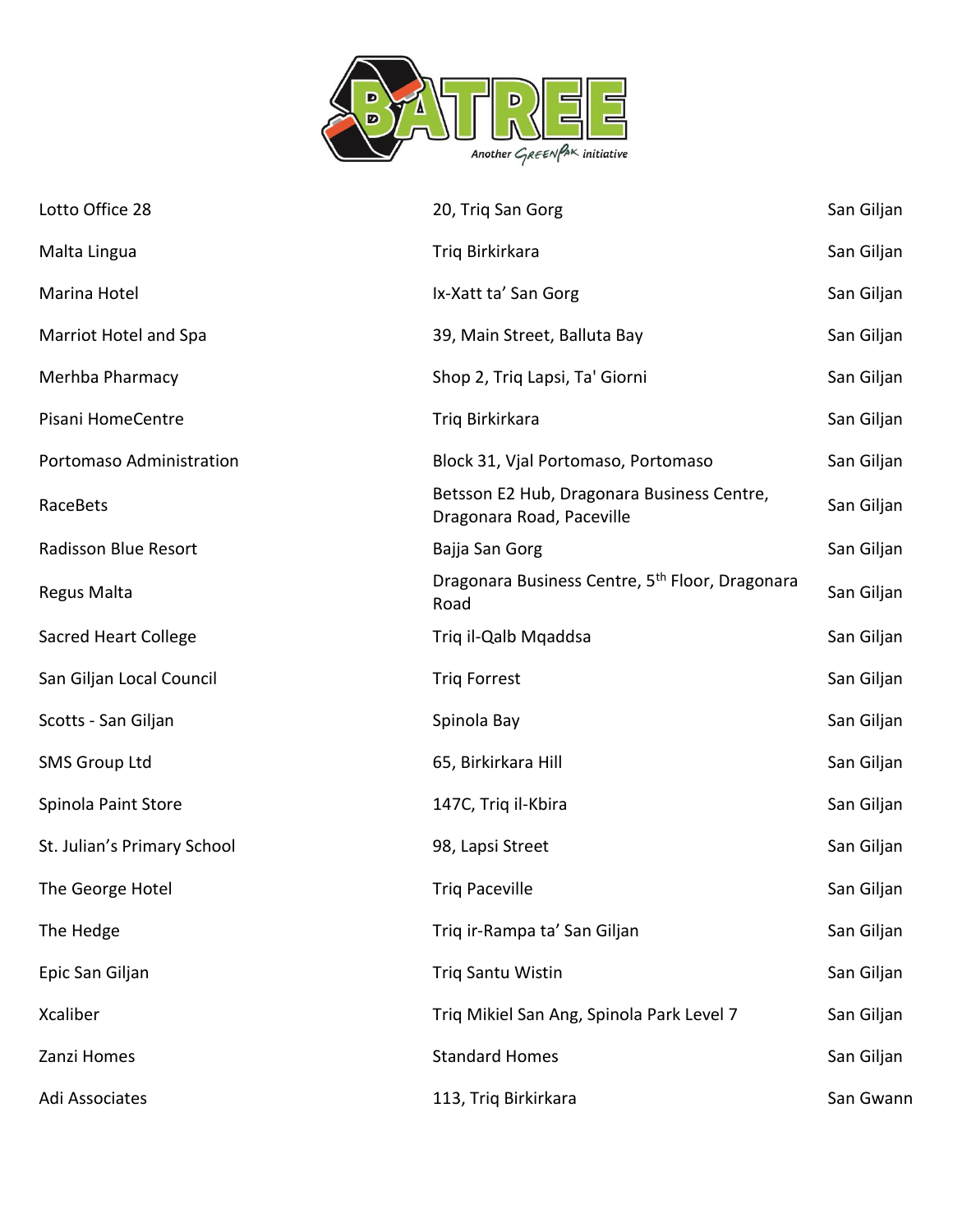

| Avantech                          | Avantec Buildings, St. Julian's Road          | San Gwann   |
|-----------------------------------|-----------------------------------------------|-------------|
| <b>Chiswick House School</b>      | 38, Triq Antonio Schembri                     | San Gwann   |
| <b>Class Optical</b>              | UBT13/14, Industrial Estate                   | San Gwann   |
| <b>FexServ Financial Services</b> | Alpine House, Naxxar Road                     | San Gwann   |
| <b>Foster Clarks</b>              | UB50, Industrial Estate                       | San Gwann   |
| Golden Gate Co. Itd               | 46, Naxxar Road                               | San Gwann   |
| Home Fix DIY Store                | Triq is-Santwarju                             | San Gwann   |
| Laundry and Dry Cleaning          | J F, Triq San Mark                            | San Gwann   |
| <b>Metro Stationery</b>           | Triq in-Naxxar                                | San Gwann   |
| <b>MSC</b>                        | UB40, Industrial Estate                       | San Gwann   |
| Nexia BT                          | The Penthouse, Suite 2, Triq taz-Zwejt        | San Gwann   |
| San Gwann Local Council           | 55 R.Caruana Dingli Street                    | San Gwann   |
| San Gwann Sub Post Office         | 6, Felic Borg Street                          | San Gwann   |
| St. Clare's College Primary       | Vjal ir-Rihan                                 | San Gwann   |
| <b>Sterling Holdings</b>          | Avantech Building, Level 3, St. Julian's Road | San Gwann   |
| St. Francis' School               | <b>Franciscan Sisters Street</b>              | San Gwann   |
| St. Michael's School              | Triq il-Balal                                 | San Gwann   |
| TekTraco Ltd.                     | 176, Birkirkara Road                          | San Gwann   |
| The Organizer Stationary          | Triq Birkirkara                               | San Gwann   |
| Vegimania Supermarket             | Birkirkara Road                               | San Gwann   |
| San Lawrenz Primary school        | 22A, Triq id-Duluri                           | San Lawrenz |
| San Lawrenz Local Council         | 22A, Triq id-Duluri                           | San Lawrenz |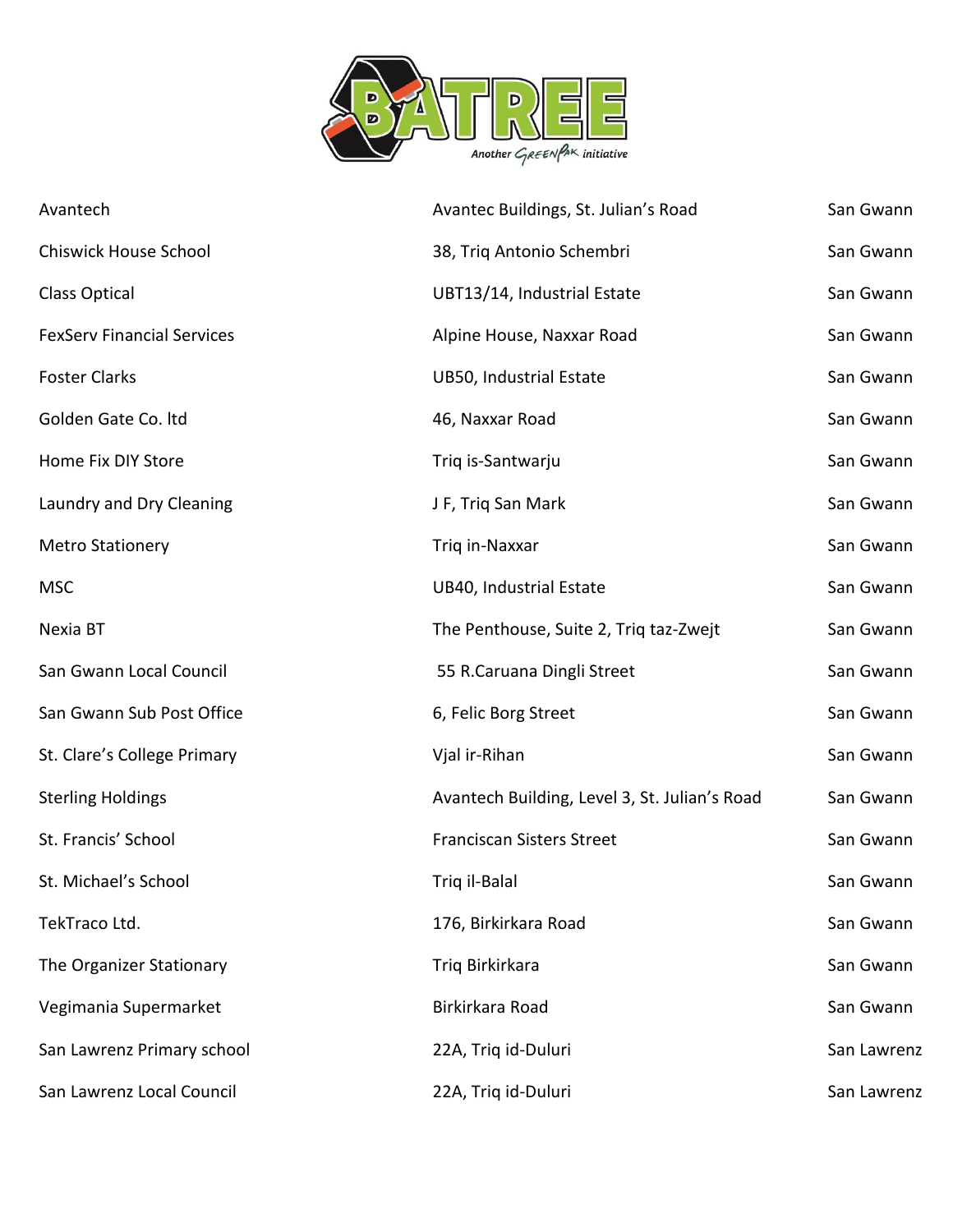

| <b>Bonnici Stores</b>                                              | 199 Triq Burmarrad                       | San Pawl il-<br>Bahar        |
|--------------------------------------------------------------------|------------------------------------------|------------------------------|
| <b>AX Seashells Resort</b>                                         | Qawra Coast                              | San Pawl il-<br>Bahar        |
| <b>Bonnici Stores</b>                                              | 199, Triq Burmarrad                      | San Pawl il-<br>Bahar        |
| Brooklyn Bazaar                                                    | 558A, Triq San Pawl                      | San Pawl il-<br>Bahar        |
| <b>Bugibba Hardware Store</b>                                      | Triq I-Ghaxra Ta' Frar                   | San Pawl il-<br>Bahar        |
| Charlie's Stationery                                               | Triq il-Korp tal-Pijunieri               | San Pawl il-<br>Bahar        |
| <b>DB San Antonio</b>                                              | Triq it-Turisti                          | San Pawl il-<br>Bahar        |
| Dolmen Hotel                                                       | Dolmen Hotel                             | San Pawl il-<br>Bahar        |
| Doobles Stationary                                                 | Triq San Pawl                            | San Pawl il-<br>Bahar        |
| Dun Manwel Attard Young Adults Education<br><b>Resource Centre</b> | Triq il-Madonna tal-Abbandunati, Wardija | San Pawl il-<br><b>Bahar</b> |
| <b>Fast Forward Stationery</b>                                     | Triq il-Wileg                            | San Pawl il-<br>Bahar        |
| <b>Grand Hotel Mercure</b>                                         | Triq it-Turisti                          | San Pawl il-<br>Bahar        |
| <b>Hotel Santana</b>                                               | Triq il-Maskli                           | San Pawl il-<br>Bahar        |
| Jonstor                                                            | 55, Triq San Pawl                        | San Pawl il-<br>Bahar        |
| Malta National Aquarium                                            | Triq it-Trunciera                        | San Pawl il-<br>Bahar        |
| Maltaqua Scuba Diving School                                       | Mosta Road                               | San Pawl il-<br>Bahar        |
| Maria Regina College St Paul's Bay Primary                         | Triq L-Iskola                            | San Pawl il-<br>Bahar        |
| <b>Mecca Enterprises</b>                                           | 473, Triq San Pawl                       | San Pawl il-<br>Bahar        |
| Pandora's Stationery                                               | Triq it-Turisti                          | San Pawl il-<br>Bahar        |
| PaperClip                                                          | 40F, Triq San Pawl                       | San Pawl il-<br>Bahar        |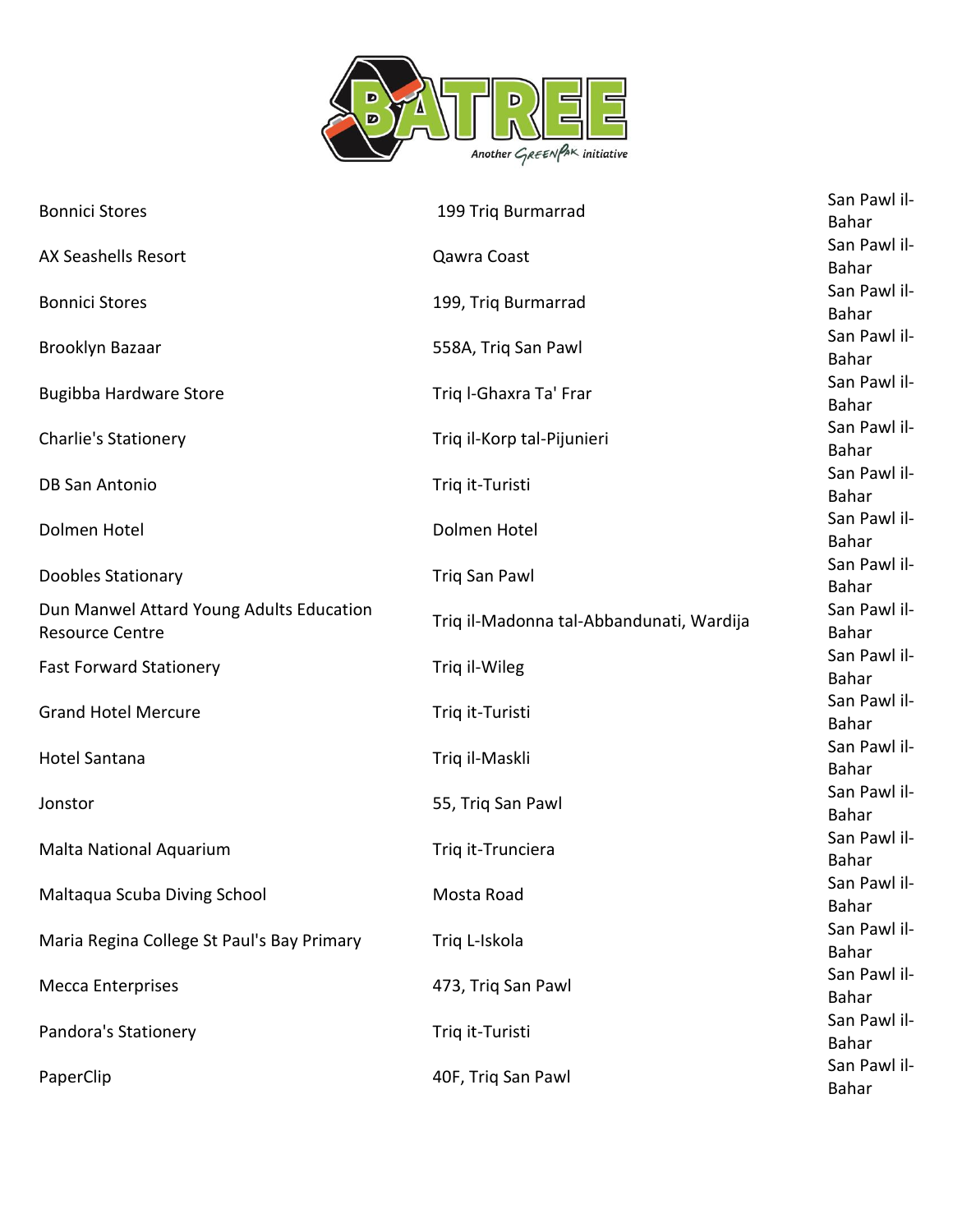

| Paul Arcade                     | Kahli Street                                                  | San Pawl il-<br><b>Bahar</b> |
|---------------------------------|---------------------------------------------------------------|------------------------------|
| Pebbles Resort                  | Loading Bay, Security Department, 117 Triq Sant<br>Artistarku | San Pawl il-<br>Bahar        |
| <b>Qawra Social Services</b>    | Triq il-Frejgatina, Qawra                                     | San Pawl il-<br><b>Bahar</b> |
| San Pawl il-Bahar Local Council | <b>Triq San Pawl</b>                                          | San Pawl il-<br>Bahar        |
| Scotts - Burmarrad              | <b>Triq Burmarrad</b>                                         | San Pawl il-<br>Bahar        |
| <b>Scubatech Diving Centre</b>  | 42, Alka Street                                               | San Pawl il-<br>Bahar        |
| St Francis School St Paul's Bay | 47, Triq San Pawl                                             | San Pawl il-<br>Bahar        |
| <b>Strandline Stationary</b>    | Strandline, 35, Triq Alofju Wignacourt                        | San Pawl il-<br>Bahar        |
| Sunny Side Gifts & Souvenirs    | 66, Triq Dawret Il-Gzejjer                                    | San Pawl il-<br>Bahar        |
| Gozo College Sannat Primary     | Triq Ta' Sannat                                               | Sannat                       |
| Sannat Local Council            | Triq Ta' Sannat                                               | Sannat                       |
| <b>Buddy's Stationery</b>       | Misrah Dorell                                                 | St Lucija                    |
| Dorell Place                    | Block 9, Door 11, Flat 1                                      | St Lucija                    |
| <b>Drago Stationery</b>         | 6, Civic Centre, Tower Promenade                              | St Lucija                    |
| Maddalena Pharmacy              | Shop 2, Binja Tal Faqqani, Dawret it-Torri                    | St Lucija                    |
| Santa Lucija Local Council      | 5/6 Binja tal-Faqqani, Trejqet il-Girasol                     | St Lucija                    |
| Santa Lucija Pharmacy           | 1, Misrah Dorell                                              | St Lucija                    |
| Scotts - Santa Lucija           | Triq il-Gudja                                                 | St Lucija                    |
| <b>Willand Bargain Store</b>    | Triq Dun M Mifsud                                             | St Lucija                    |
| <b>BetFair Malta</b>            | Level 2, Triq il-Kappilan Mifsud                              | St Venera                    |
| <b>MITA</b>                     | MITA Data Centre, Triq il-Ferrovija                           | St Venera                    |
|                                 |                                                               |                              |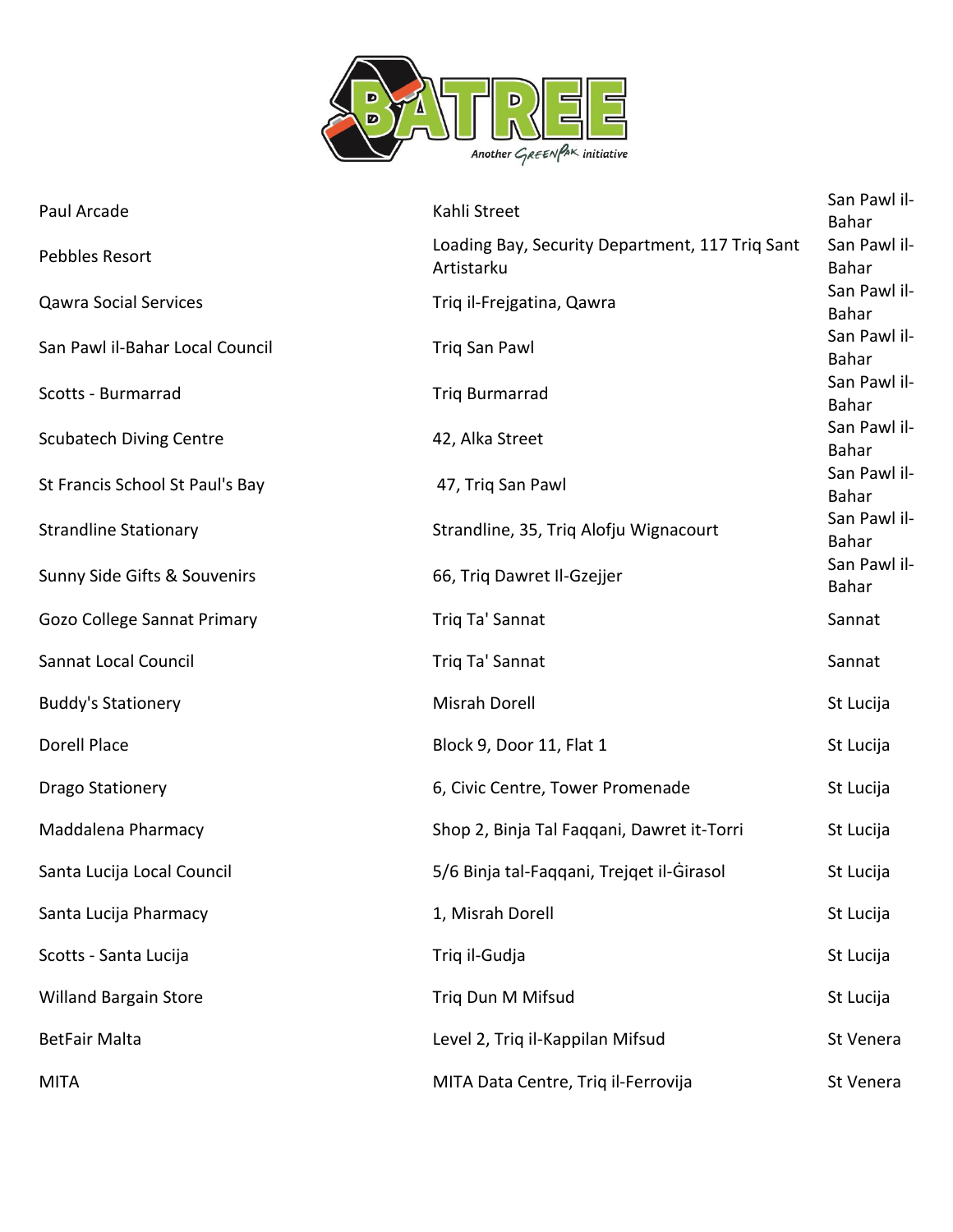

| Park Towers                             | Psaila Street                                  | St Venera |
|-----------------------------------------|------------------------------------------------|-----------|
| Pentasia                                | 112A, Home Space Buildings, Misrah Il-Barrieri | St Venera |
| St Elias                                | 18, Misrah Santa Venera                        | St Venera |
| St Michael School Santa Venera          | 153, Triq il-Kbira                             | St Venera |
| St Theresa college Santa Venera Primary | Fleur de Lys Junction                          | St Venera |
| Santa Venera Local Council              | Triq il-Kbira San Guzepp                       | St Venera |
| Systec Malta                            | Centenary Road                                 | St Venera |
| Die Ecke Stationary                     | Triq Mons Mikel Azzopardi                      | Siggiewi  |
| JJ Supermarket                          | 196, Triq it-Tabib Nikol Zammit                | Siggiewi  |
| Kevin's Stationery                      | 105, Triq it-Tabib Nikol Zammit                | Siggiewi  |
| Louis Sationery                         | 49, Pjazza San Nikola                          | Siggiewi  |
| Many Things                             | 80, Triq il-Knisja L-Qadima                    | Siggiewi  |
| <b>NVC Trading</b>                      | Dr Nicholas Zammit Street                      | Siggiewi  |
| Siggiewi Local Council                  | Pjazza San Nikola                              | Siggiewi  |
| St Ignatius College Siggiewi Primary    | Dr Nikola Zammit Street                        | Siggiewi  |
| St Francis School Siggiewi              | Triq il-Kbira                                  | Siggiewi  |
| <b>Alldecor Hardware Supplies</b>       | 166, Triq il-Kullegg l-Antik                   | Sliema    |
| <b>Apex Funds</b>                       | Central North Business Direct, Sqaq Il-Fawwara | Sliema    |
| Censu Grech Ironmonger                  | 130 & 131, Triq Manwel Dimech                  | Sliema    |
| Dar Dun Sidor                           | Carm Galea Street                              | Sliema    |
| Day's Inn Hotel                         | 72, Cathedral Street                           | Sliema    |
| <b>Dickens</b>                          | <b>Bisazza Street</b>                          | Sliema    |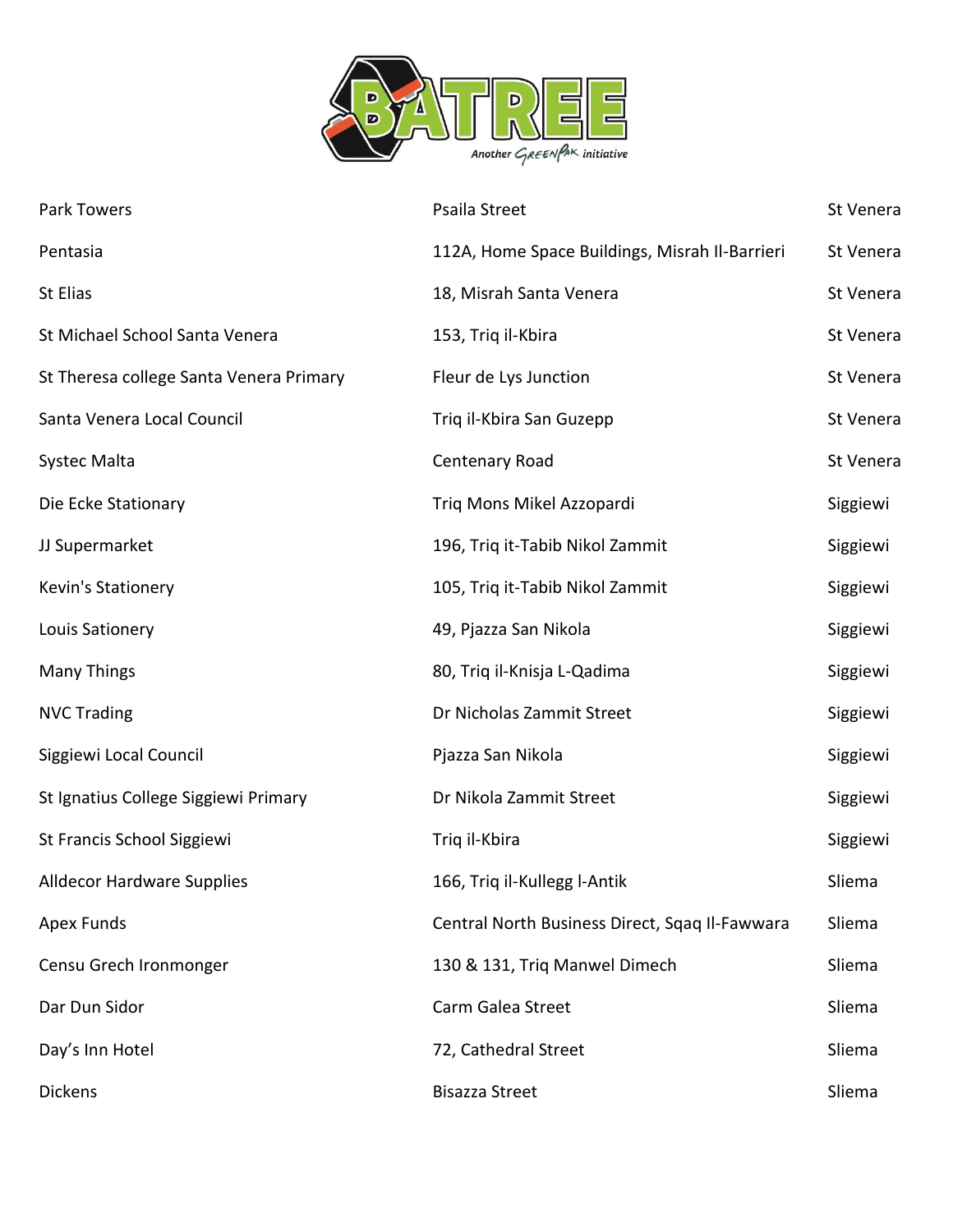

| DiveShack                     | 14a Qui Si Sana                         | Sliema |
|-------------------------------|-----------------------------------------|--------|
| Drugstore                     | Triq ix-Xatt tas-Sliema                 | Sliema |
| Expression                    | 243, Triq it-Torri                      | Sliema |
| Gadget-Gadget                 | 2A, Triq San Duminku                    | Sliema |
| <b>Gambling Affiliation</b>   | Office 32, Level 3, Regent House        | Sliema |
| Gold Lion                     | 10-12, Bisazza Street                   | Sliema |
| Hardware Centre               | 108, St Mary Street                     | Sliema |
| Harley Pharmacy               | 1 N. Triq Potiatin Tabone               | Sliema |
| Howard Ironmonger             | 113, Howard Street                      | Sliema |
| Kindred Group                 | Level 6, The Center, Tigne Point        | Sliema |
| Malta Union Club              | <b>Tigne Street</b>                     | Sliema |
| Malton Sub Post Office        | 7, Triq Censu Xerri, Tigne'             | Sliema |
| Multi Watch                   | 153, Triq Manwel Dimech                 | Sliema |
| Niki's Nursery School         | 76, Triq Windsor                        | Sliema |
| <b>Orange Tree Stationery</b> | 85, Triq il-Kbira                       | Sliema |
| Palace Hotel                  | <b>High Street</b>                      | Sliema |
| Phoenix                       | Palazzo Capua, Gorg Borg Olivier Street | Sliema |
| Ronnie's Photo Studio         | 65, Tower Road                          | Sliema |
| Scotts - Sliema               | <b>Amery Street</b>                     | Sliema |
| Sliema Local Council          | <b>Triq Depiro</b>                      | Sliema |
| <b>SMS Mondial</b>            | 6, Triq Manwel Dimech                   | Sliema |
| Spoons Househould & Giftware  | 73, Triq San Trofimu                    | Sliema |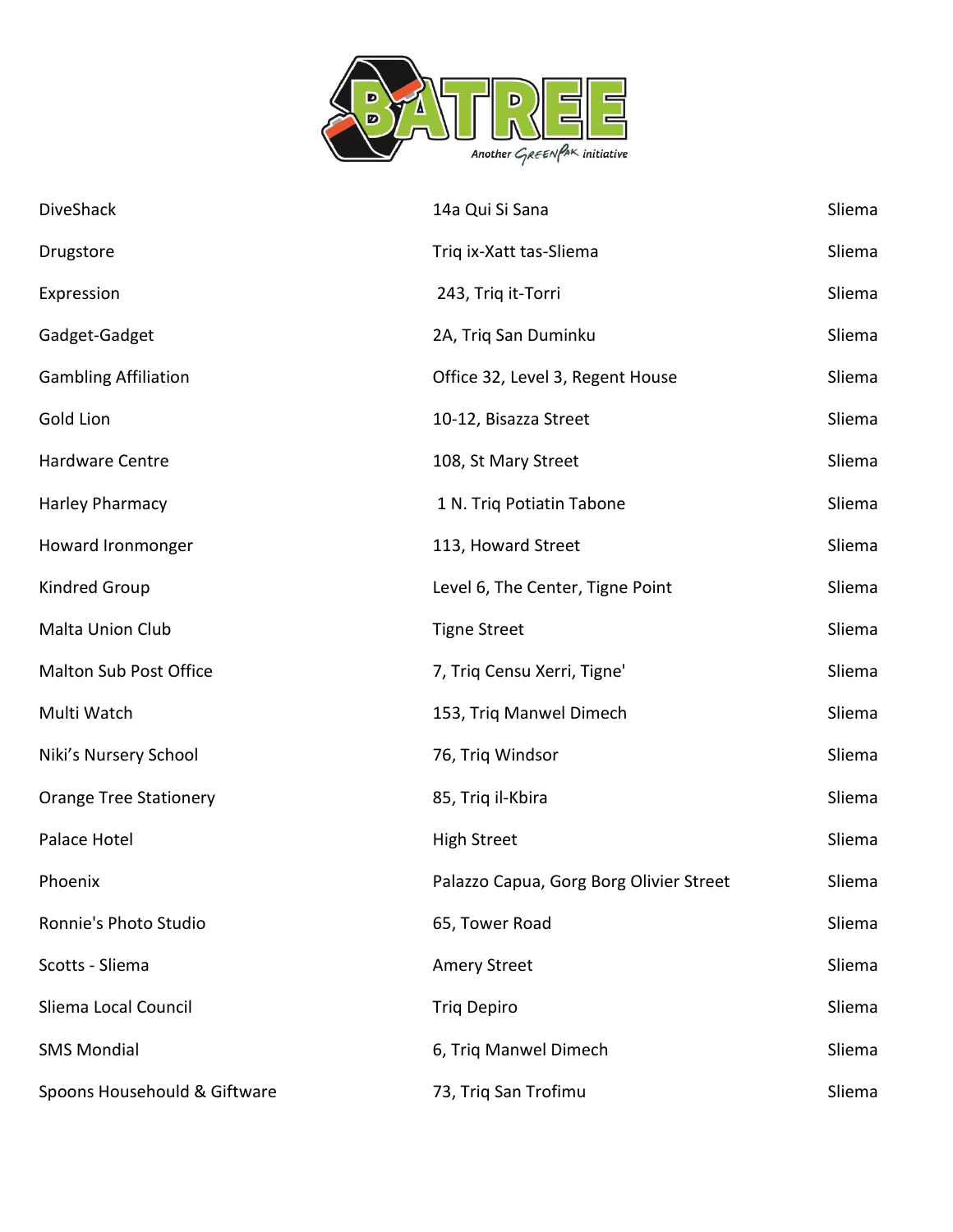

| St Benild's School               | Triq il-Knisja                        | Sliema    |
|----------------------------------|---------------------------------------|-----------|
| St Clare College Sliema Primary  | <b>Blanche Huber Street</b>           | Sliema    |
| St Dorothy's Junior School       | Depiro Street                         | Sliema    |
| St Joseph School Sliema          | Cathedral Street                      | Sliema    |
| St Patricks Salesian School      | St. John Bosco                        | Sliema    |
| St Benilds School                | Triq il-Knisja                        | Sliema    |
| <b>Strand Gifts and More</b>     | The Strand Sliema                     | Sliema    |
| <b>Strawberry Fields</b>         | Triq il-Kbira                         | Sliema    |
| The Diplomat Hotel               | 173, Tower Road                       | Sliema    |
| THP DIY                          | 11, Tigne Street                      | Sliema    |
| <b>Tower Supermarket</b>         | Triq il-Kbira                         | Sliema    |
| <b>Trading Post</b>              | 5, George Borg Olivier Street         | Sliema    |
| <b>TS Stationers</b>             | 94, Carmel Street                     | Sliema    |
| <b>VCSB Limited</b>              | 52, Rudolph Street                    | Sliema    |
| Vodafone Sliema                  | <b>Bisazza Street</b>                 | Sliema    |
| Drift                            | Ibragg Road                           | Swiegi    |
| <b>Greens Supermarket</b>        | Uqija Street, Ibragg                  | Swiegi    |
| Pennylane Pharmacy               | 20, Triq is-Sejjieh                   | Swieqi    |
| Swieqi Local Council             | Triq G. Bessiera, Ibragg              | Swiegi    |
| Atlas Insurance                  | 48-50 Seafront                        | Ta' Xbiex |
| <b>Bettson Experience Centre</b> | ix-Xatt                               | Ta' Xbiex |
| Credence                         | 13, Paolo Court, Giuseppe Cali Street | Ta' Xbiex |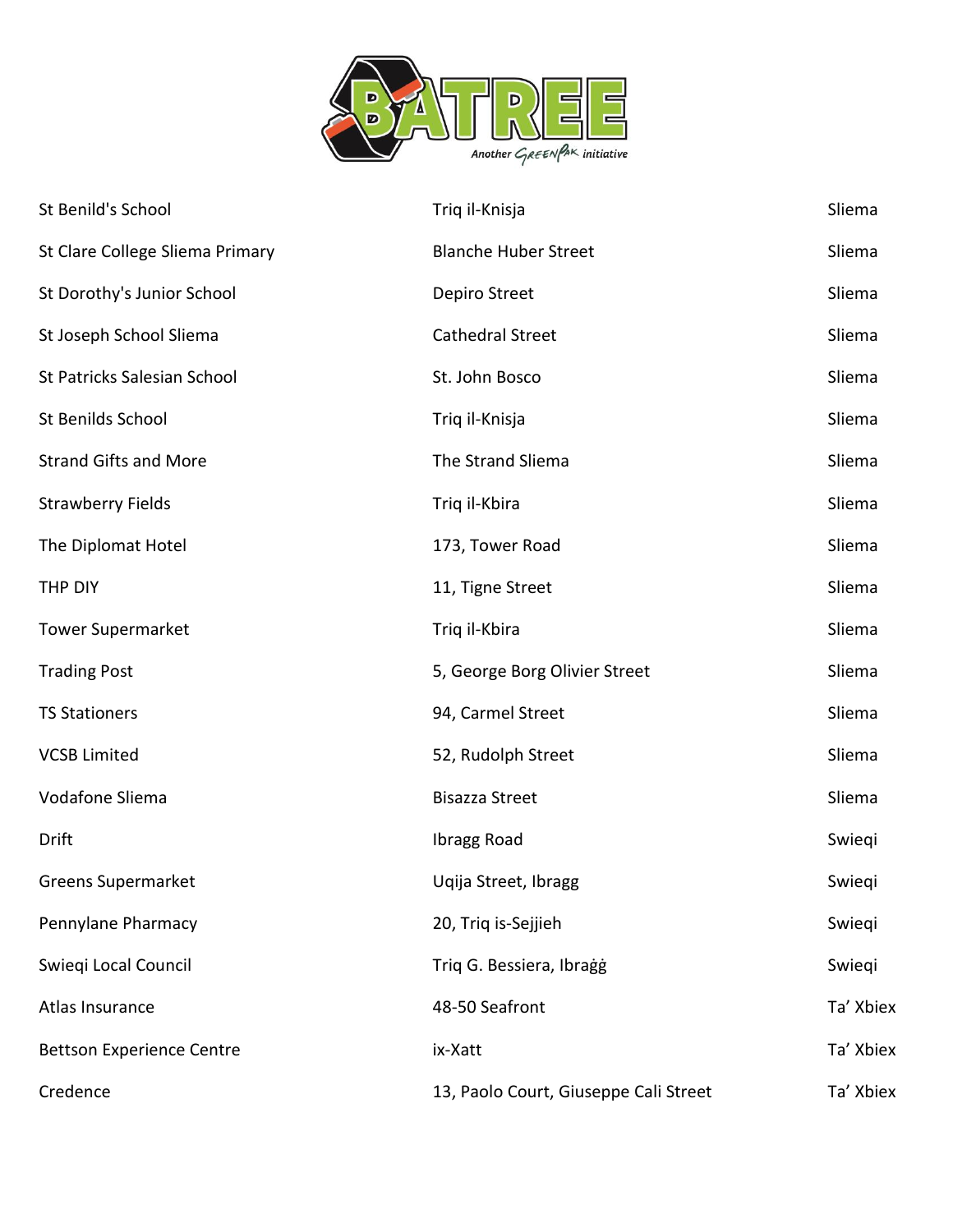

| Demajo Dental Clinic                          | 1, Marina Court, Giuseppe Cali Street           | Ta' Xbiex      |
|-----------------------------------------------|-------------------------------------------------|----------------|
| <b>Gaming Innovation Group</b>                | Level 3, Watar Street                           | Ta' Xbiex      |
| Frank Borda Ltd Gala Centre                   | Triq Testaferrata                               | Ta' Xbiex      |
| Front Loop Media                              | 1, Marina Business Centre, Triq Abate Rigord    | Ta' Xbiex      |
| Gala Supermarket                              | Triq Testaferrata                               | Ta' Xbiex      |
| Oring Ltd.                                    | 30, Triq il-Principessa Elizabetta              | Ta' Xbiex      |
| PSA Insurance Company                         | Mediterranean Building, 53, Abate Rigord Street | Ta' Xbiex      |
| Triomed                                       | Angelica Court, Giuseppe Cali Street            | Ta' Xbiex      |
| <b>RLR Yachting</b>                           | 156, Ta' Xbiex Sea Front                        | Ta' Xbiex      |
| Ta' Xbiex Local Council                       | Triq L-Imradd                                   | Ta' Xbiex      |
| The Heart Clinic                              | 22, Triq l-Abate Rigord                         | Ta' Xbiex      |
| Audiophonic                                   | Santa Marija Street                             | Tarxien        |
| <b>Chris Hardware Store</b>                   | 130, St Joseph Street                           | Tarxien        |
| <b>Felix Electronics</b>                      | 135, Guze' D'amato Street                       | Tarxien        |
| <b>Forex Stationery</b>                       | 16 & 17, Misrah tas-Suq                         | Tarxien        |
| FotoForce Photographic & Video Services       | Triq il-Kurunell Mas                            | Tarxien        |
| <b>Immaculate Conception School</b>           | 50, Tarxien Road                                | Tarxien        |
| Marjo Stationary                              | <b>Neolithic Temple Street</b>                  | <b>Tarxien</b> |
| Pharlap Ironmongery                           | <b>Triq Xintill</b>                             | Tarxien        |
| St Cecilia's Kindergarten Tarxien             | 63, Triq Napuljun Caruana Dingli                | Tarxien        |
| St Thomas Moore College Tarxien Middle School | Misrah Agatha Barbara                           | Tarxien        |
| <b>Tarxien Local Council</b>                  | Triq Gużè D'Amato                               | Tarxien        |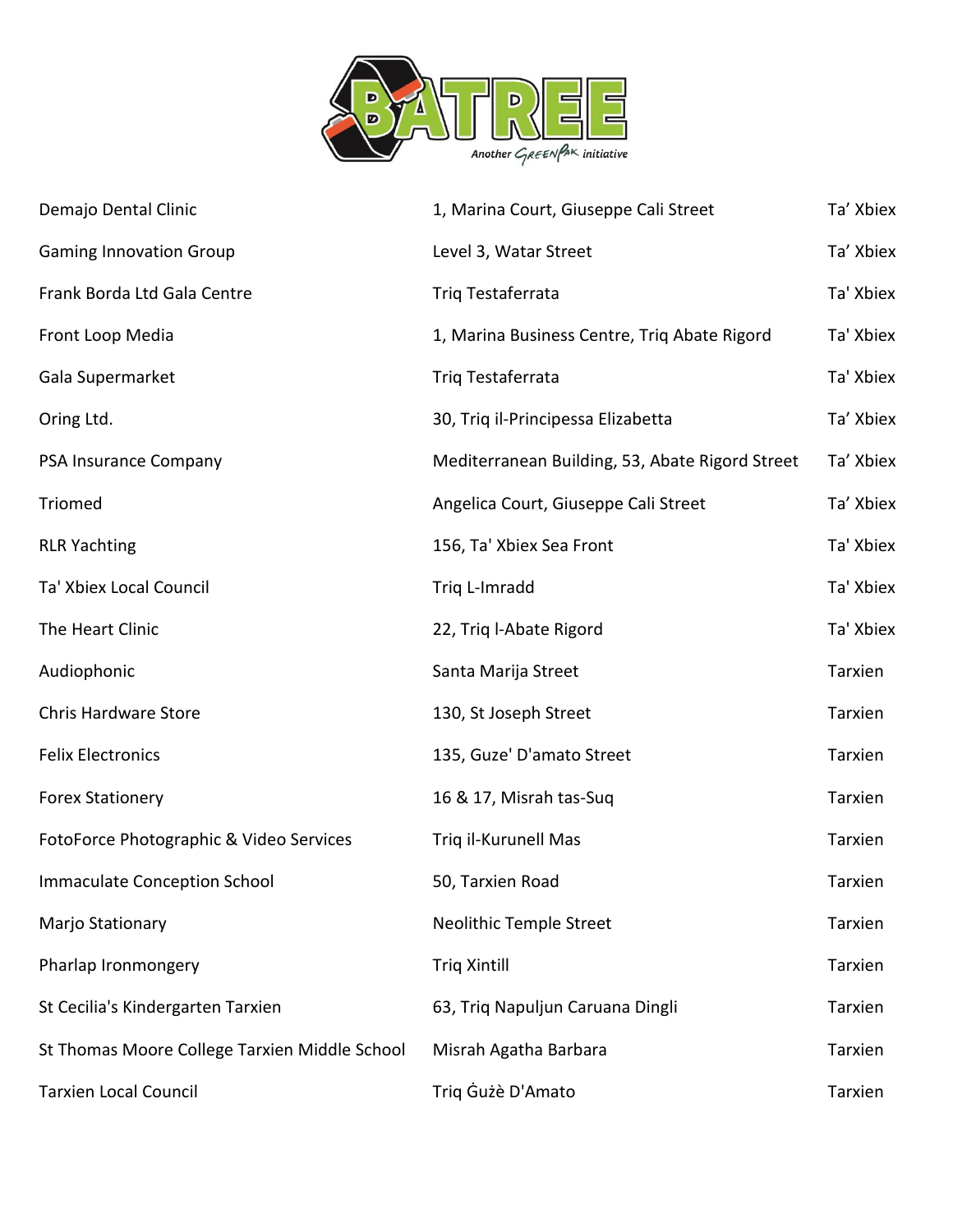

| <b>Arts Council Malta</b>    | Casa Scaglia, 16, Mikiel Anton Vassalli Street | Valletta |
|------------------------------|------------------------------------------------|----------|
| Camilleri Preziosi           | Level 3, South Street                          | Valletta |
| Chetcuti Cauchi              | 120, St. Ursula's Street                       | Valletta |
| <b>Customs Malta</b>         | Customs House, Lascaris Wharf                  | Valletta |
| <b>Edwards Lowell Co Ltd</b> | 6/7, Zachary Street                            | Valletta |
| E-Jewels                     | 276, Republic Street                           | Valletta |
| <b>Electro Store</b>         | 11, Triq il-Merkanti                           | Valletta |
| <b>EMD Advocates</b>         | Vault 13-15, Valletta Waterfront               | Valletta |
| <b>ES Self Service</b>       | 82 & 84, Triq San Nikola                       | Valletta |
| <b>Europe House</b>          | 254, St Paul Street                            | Valletta |
| <b>Forestals Tech</b>        | <b>Republic Street</b>                         | Valletta |
| French Embassy               | 130, Melita Street                             | Valletta |
| <b>HSBC</b>                  | 116, Archbishop's Street                       | Valletta |
| J Agius & Bros               | 163, Triq Melita                               | Valletta |
| Maistre E                    | 162, Triq Melita                               | Valletta |
| Melody                       | 79b, Merchant Street                           | Valletta |
| Ministry for Finance         | Triq in-Nofsinhar                              | Valletta |
| Ministry for Foreign Affairs | Triq il-Merkanti                               | Valletta |
| Ministry for Home Affairs    | Triq il-Punent                                 | Valletta |
| Ministry for Family          | 310, Republic Street                           | Valletta |
| Oceanwood Capital            | 5, Merchant Street                             | Valletta |
| Phoenicia Hotel              | The Mall                                       | Valletta |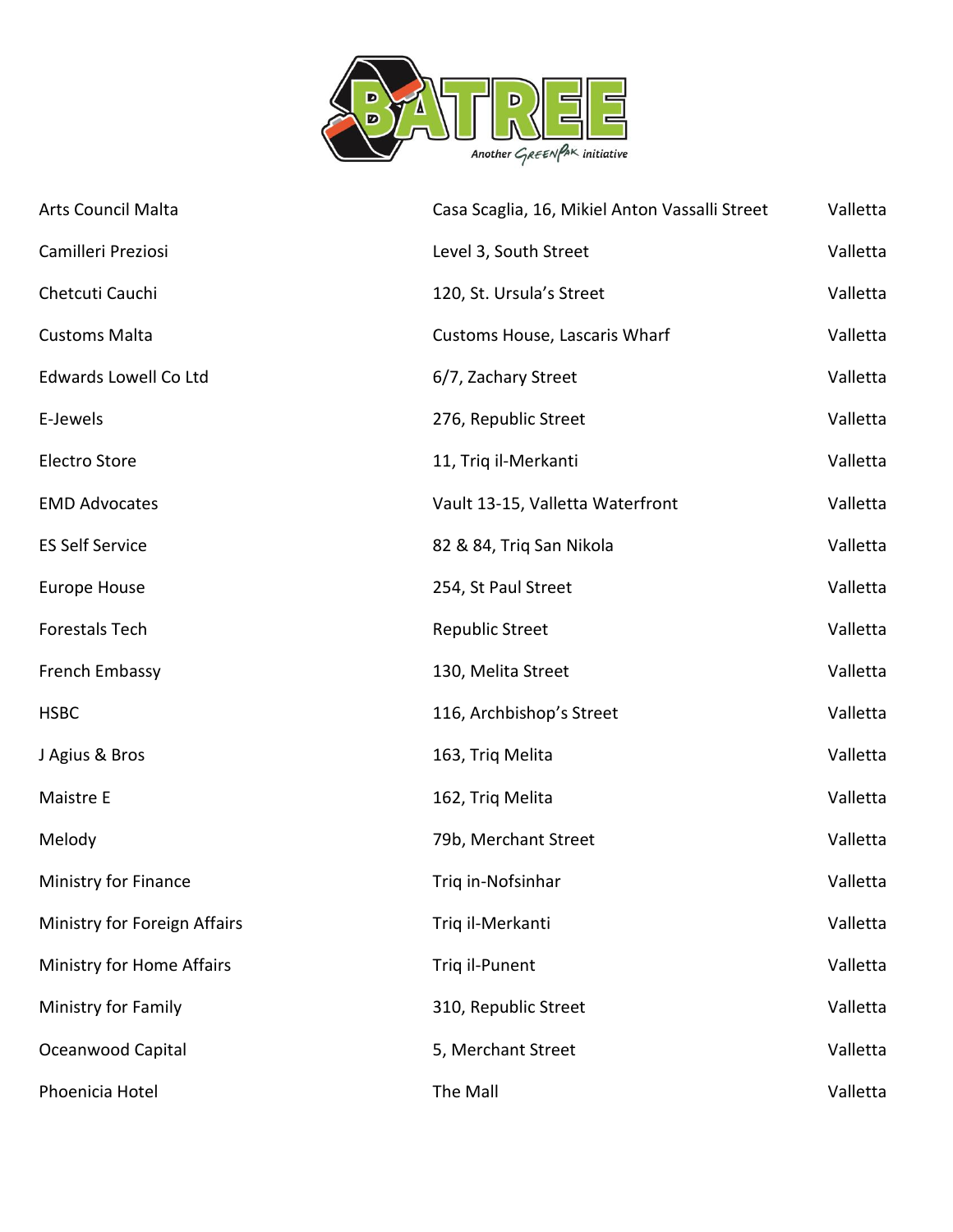

| Photocity                               | 57, South Street                       | Valletta |
|-----------------------------------------|----------------------------------------|----------|
| S. Demauele Watch Maker                 | 3, Triq San Gwann                      | Valletta |
| San Gorg Preca College Valletta Primary | Merchant's Street                      | Valletta |
| St. Albert the Great College Valletta   | 160, Old Bakery Street                 | Valletta |
| <b>Tangiers</b>                         | 54, Melita Street                      | Valletta |
| Valletta Local Council                  | South Street                           | Valletta |
| Bishop's Conservatory Secondary school  | Triq l-Arcisqof Pietru Pace            | Victoria |
| Gozo College Boys Secondary and Primary | Europa Street                          | Victoria |
| St Francis School Victoria              | Palm Street                            | Victoria |
| Victoria Local Council                  | Banca Giuratale, Pjazza l-Indipendenza | Victoria |
| Gozo College Xewkija Primary            | Triq tal-Hamrija                       | Xewkija  |
| Xghajra Local Council                   | Triq Dwardu Ellul                      | Xghajra  |
| All Needs Bazaar                        | 91, Triq Bajada                        | Zabbar   |
| Chain Supermarket - Zabbar              | Triq L-inhasa                          | Zabbar   |
| Cutajar Hi-Fi Video Centre              | 91, Sanctuary Street                   | Zabbar   |
| <b>Cutajar Stationery</b>               | 228, Triq il-Kbira                     | Zabbar   |
| <b>ESL Gross Market</b>                 | 43, Triq tal-Labour                    | Zabbar   |
| Firm Frank Attard                       | 39B, Triq il-Kbira                     | Zabbar   |
| <b>Hot Shots Stationey</b>              | 148, Triq Santa Duminka                | Zabbar   |
| Photoline                               | 119 Triq is-Santwarju                  | Zabbar   |
| <b>Pulis Stereo Centre</b>              | 25, Triq il-Karmnu                     | Zabbar   |
| Scotts - Zabbar                         | Triq il-Mina ta' Hompesch              | Zabbar   |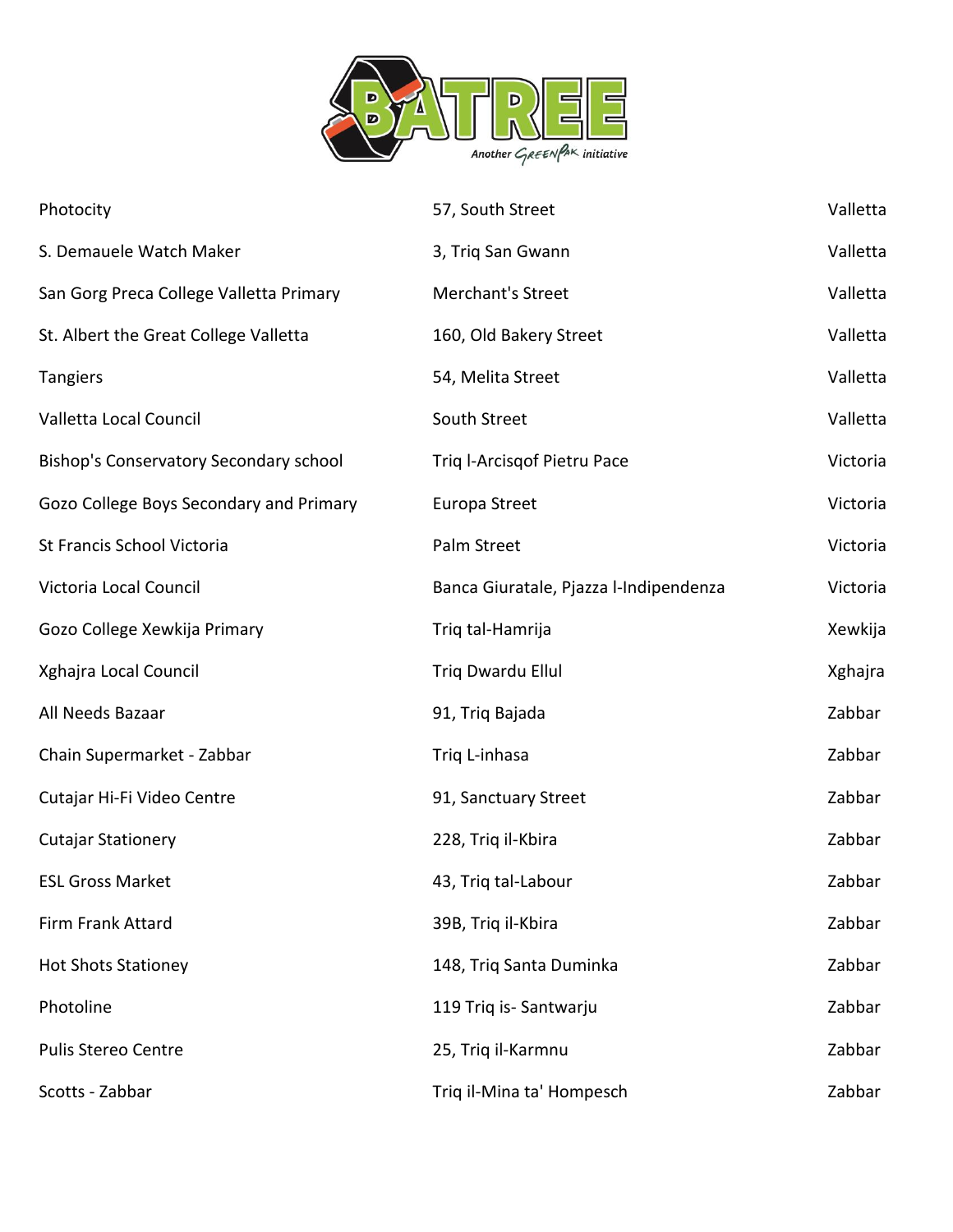

| St Margaret College Zabbar Primary A | 21, Vulcan Street                   | Zabbar         |
|--------------------------------------|-------------------------------------|----------------|
| St Margaret College Zabbar Primary B | 16, School Street                   | Zabbar         |
| Tony's Photo Studio                  | 197, Triq il-Kbira                  | Zabbar         |
| Tutti Gusti                          | 38, Triq Il-Kbira                   | Zabbar         |
| Zabbar Local Council                 | Centu Civiku, Triq ic-Cawsli        | Zabbar         |
| Digital Point                        | 1, Grace Street                     | Zebbug         |
| Do It All                            | 252, Triq il-Kbira                  | Zebbug         |
| Hal Mula Pharmacy                    | Triq Dun Salv Ciappara              | Zebbug         |
| Lucky Star Hardware Store            | Triq is-Siggiewi                    | Zebbug         |
| <b>NG Racing</b>                     | Triq il-Mikelang Sapiano            | Zebbug         |
| Patrick's Freeway marketing          | Triq il-Kataniz                     | Zebbug         |
| ProHealth                            | Mdina Road                          | Zebbug         |
| <b>RSM</b>                           | Mdina Road                          | Zebbug         |
| St Dorothy's Junior School - Zebbug  | Triq l-Imdina                       | Zebbug         |
| St Dorothy's Senior School           | Mdina Road                          | Zebbug         |
| St Ignatius College Zebbug Primary   | 42, Bishop Caruana Street           | Zebbug         |
| St Paula Early Education Centre      | St. Dorothy's School, Mdina Road    | Zebbug         |
| The Gofer Ltd                        | Central Business Centre, Mdina Road | Zebbug         |
| <b>Top Electronics</b>               | Vjal il-Helsien                     | Zebbug         |
| Zebbug Bazaar                        | <b>Sciortino Street</b>             | Zebbug         |
| Zebbug Local Council                 | <b>Triq Frans Sammut</b>            | Zebbug         |
| Zebbug Gozo Local Council            | Church Street                       | Zebbug<br>Gozo |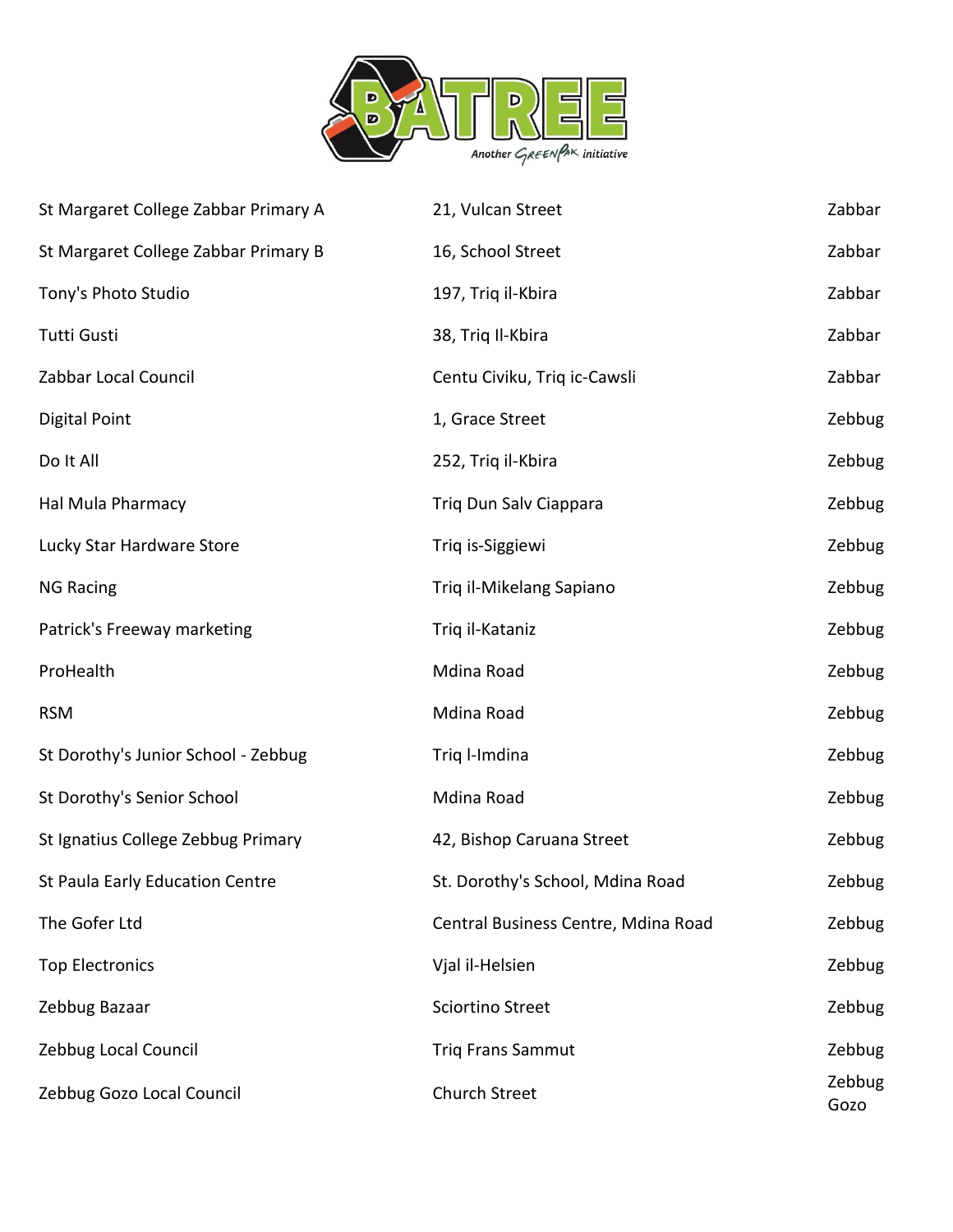

| <b>AM Business Centre</b>                | Triq il-Labour                         | Zejtun  |
|------------------------------------------|----------------------------------------|---------|
| Caruana F Bros Ltd.                      | 119, Triq Luqa Briffa                  | Zejtun  |
| <b>Fantasy Shop</b>                      | 4, Triq il-Madonna tal-Bon Kunsill     | Zejtun  |
| Gemma's Mini Market                      | 4, Triq l-Ispirtu s-Santu              | Zejtun  |
| Klikk Zejtun                             | Tal-Barrani                            | Zejtun  |
| Lasco Supermarket                        | Triq il-President Anton Buttigieg      | Zejtun  |
| Nia's Stationery                         | 79, Alfredo Cachia Zammit              | Zejtun  |
| Rita Ironmongery                         | 114, Triq il-Qadi                      | Zejtun  |
| St Thomas Moore College Zejtun Secondary | Triq Luqa Briffa                       | Zejtun  |
| St Thomas More College Zejtun Primary A  | Triq Sant'Anglu                        | Zejtun  |
| Sunny Ironmongery                        | <b>Triq Bugharbiel</b>                 | Zejtun  |
| The Stationer                            | <b>Triq San Girgor</b>                 | Zejtun  |
| Zejtun Local Council                     | 28, 'Dar iż-Żwieten', Triq Sant' Anglu | Zejtun  |
| Zejtun Parish Office                     | Triq San Girgor                        | Zejtun  |
| <b>AZ Stationary</b>                     | Vjal l-Indipendenza                    | Zurrieg |
| Kristianne Stationery                    | Misrah Mattia Preti                    | Zurrieg |
| Pin Point                                | Vjal l-Indipendenza                    | Zurrieg |
| St Benedict College Zurrieg Primary      | Dun Guzepp Zammit Street               | Zurrieg |
| Super S                                  | 140, Triq Matteolo Saliba              | Zurrieg |
| The Index                                | <b>Triq Borgo Maggiore</b>             | Zurrieg |
| <b>Tonna Stationery</b>                  | 4, Triq Santa Katerina                 | Zurrieg |
| Tower Ironmongery                        | Triq it-Torri                          | Zurrieg |